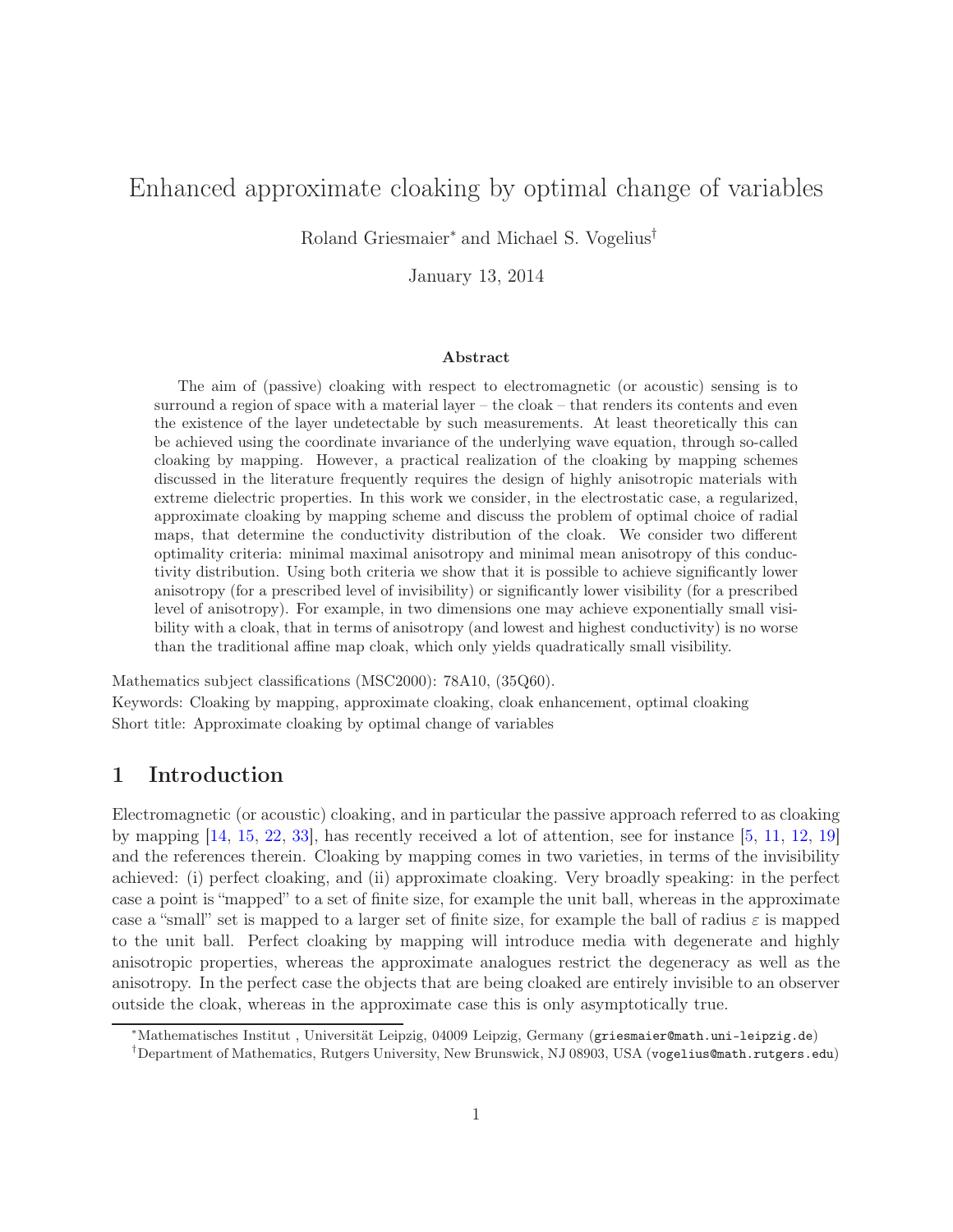A most important problem for any approximate cloaking scheme is to estimate the degree of invisibility that is achieved for a given level of anisotropy and degeneracy. Some estimates of this kind are found in [\[18,](#page-17-7) [19,](#page-17-6) [23,](#page-17-8) [26,](#page-17-9) [27,](#page-18-1) [28,](#page-18-2) [30,](#page-18-3) [31\]](#page-18-4) for approximate cloaking schemes in the context of the electrical conductivity problem, the Helmholtz problem, and the time-dependent scalar wave problem. Enhanced versions of these schemes have been analyzed in [\[1,](#page-16-0) [2,](#page-16-1) [3,](#page-16-2) [4,](#page-16-3) [16,](#page-17-10) [24,](#page-17-11) [25\]](#page-17-12). Most of the cloaking by mapping schemes that have been discussed so far are based on fairly simple affine, radial mappings, though other radial mappings have been briefly mentioned in several places, see e.g. [\[6,](#page-17-13) [7,](#page-17-14) [8,](#page-17-15) [32\]](#page-18-5). There has been some preliminary work on the optimal design of cloaks, see for instance [\[34,](#page-18-6) [36\]](#page-18-7), where the authors optimize the cloaking of a fixed, perfectly conducting or constant inclusion with respect to scattering measurements, obtaining a better result with less complexity than for the traditional affine, radial cloaking by mapping scheme.

However, to the best of our knowledge no one has systematically adressed any of the "optimality" questions, for instance: given an acceptable amount of anisotropy, what is the maximal invisibility achievable for an arbitrary object; or its dual formulation: given a desired level of invisibility, what is the minimal amount of anisotropy required. Similar, natural questions pose themselves concerning degeneracy. In this paper we shall provide an analysis of such questions of optimality in a restricted setting. The physical problem we consider is that of electrical prospecting at zero frequency, i.e., the electrical conductivity problem, and we restrict the class of cloaks to those of a radially symmetric nature. Given those limitations we construct approximate cloaks that are based on suitably chosen radial maps, and minimize two different measures of anisotropy, subject to a given degree of invisibility: the maximal anisotropy and the mean anisotropy of the conductivity distribution of the approximate cloak. We furthermore show that these optimal approximate cloaks achieve exponential invisibility, with a level of anisotropy (and degeneracy) that is comparable to those of  $[19]$  and  $[2, 16]$  $[2, 16]$ .

The paper is organized as follows. In Section [2](#page-1-0) we briefly introduce the mathematical setting and our notion of a cloak. Then in Section [3](#page-6-0) we construct the two optimal radially symmetric cloaks, discussed above. Finally in Section [4](#page-12-0) we draw some analogies between our optimal cloaks and those achieved by the cloak enhancement strategy introduced by Ammari et al. [\[2,](#page-16-1) [16\]](#page-17-10).

## <span id="page-1-0"></span>2 Mathematical setting

Let  $\Omega \subset \mathbb{R}^n$ ,  $n \geq 2$ , be a bounded smooth domain and suppose

$$
\sigma \in \Sigma(\Omega) := \left\{ \gamma \in L^{\infty}(\Omega; \mathbb{R}^{n \times n}) \mid \gamma \text{ symm. and pos. definite a.e. in } \Omega, \text{ ess inf } \gamma > 0 \right\},\
$$

where

ess inf 
$$
\gamma := \sup \{ m \in \mathbb{R} \mid m|\xi|^2 \leq \xi^T \sigma(x)\xi
$$
 for all  $\xi \in \mathbb{R}^n$  and a.e.  $x \in \Omega \}$ .

Throughout  $\sigma$  represents a *conductivity distribution* in  $\Omega$ . We denote by  $\nu$  the unit outward normal to  $\partial\Omega$ , and we write

$$
H_{\diamond}^{\pm 1/2}(\partial\Omega) := \left\{ \varphi \in H^{\pm 1/2}(\partial\Omega) \; | \; \int_{\partial\Omega} \varphi \; ds = 0 \right\}.
$$

The electrostatic potential u in  $\Omega$  generated by some boundary current  $f \in H_{\circ}^{-1/2}(\partial \Omega)$  satisfies

$$
\operatorname{div}(\sigma \nabla u) = 0 \quad \text{in } \Omega \,, \qquad (\sigma \nabla u) \cdot \nu = f \quad \text{on } \partial \Omega \,.
$$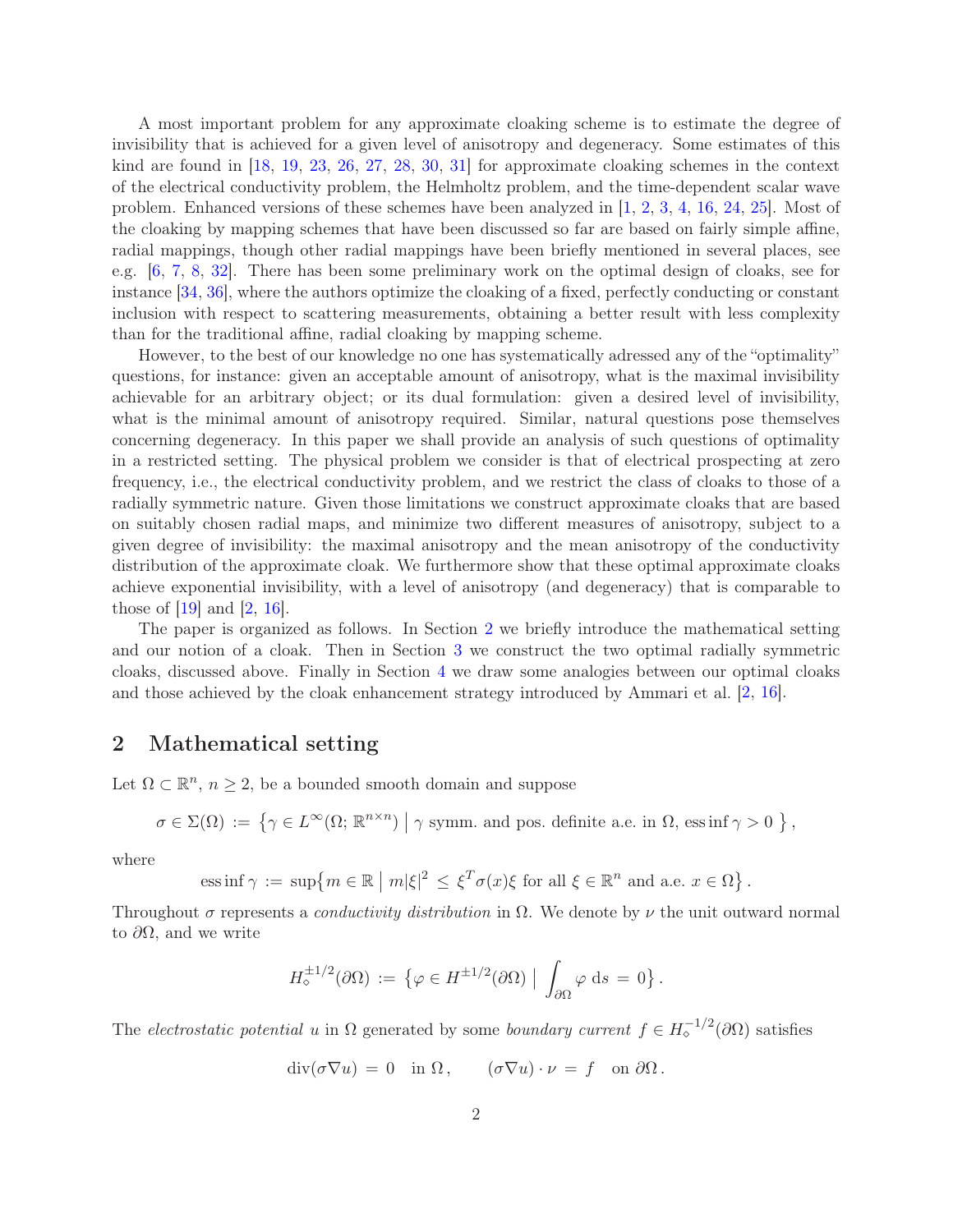This boundary value problem has a unique solution

$$
u \in H^1_{\diamond}(\Omega) := \{ v \in H^1(\Omega) \mid \int_{\partial \Omega} v \, ds = 0 \},
$$

and the associated Neumann-to-Dirichlet operator

$$
\Lambda_{\sigma}: H_{\diamond}^{-1/2}(\partial\Omega) \to H_{\diamond}^{1/2}(\partial\Omega), \quad f \mapsto u|_{\partial\Omega},
$$

mapping boundary currents to the corresponding boundary voltages, is bounded. This operator describes all possible outcomes of an idealized electromagnetic sensing experiment in the zero frequency limit, with observations restricted to  $\partial\Omega$ .

Following [\[19\]](#page-17-6) we say that a non-negative matrix-valued conductivity distribution  $\sigma_c$  in  $\Omega \setminus \overline{D}$ cloaks a subdomain  $D \subset \Omega$  if for any  $A \in \Sigma(D)$  the Neumann-to-Dirichlet operator  $\Lambda_{\sigma_A}$  corresponding to the conductivity distribution

<span id="page-2-2"></span>
$$
\sigma_A(x) := \begin{cases} A(x), & x \in D, \\ \sigma_c(x), & x \in \Omega \setminus \overline{D}, \end{cases}
$$
\n(2.1)

is well-defined and coincides with  $\Lambda_{I_n}$ , where  $I_n$  is the constant isotropic conductivity distribution given by the  $n \times n$ -identity matrix in  $\Omega$ . In particular this implies that  $\sigma_A$  and  $I_n$  cannot be distinguished by observations of electrostatic currents and voltages on  $\partial\Omega$ , and we call the conductivity distribution  $\sigma_c$  in  $\Omega \setminus \overline{D}$  a *cloak* for D.

Denoting by  $B_r := \{x \in \mathbb{R}^n \mid |x| < r\}, r > 0$ , the ball of radius r around the origin, we assume for simplicity throughout this work that  $B_2 \subset \Omega$  and  $D \subset B_1$ . We observe that if  $\sigma_c \in \Sigma(B_2 \setminus \overline{B_1})$ cloaks  $B_1$ , then its extension to  $\Omega \setminus \overline{D}$  by  $I_n$  cloaks D, too, and so we shall in the following restrict the discussion to the special case  $\Omega = B_2$  and  $D = B_1$ .

The cloak construction approach we shall take here, frequently referred to as *cloaking by mapping*, relies on the fact that the Neumann-to-Dirichlet map is invariant under certain changes of variables in  $\Omega$ , preserving points at the boundary  $\partial\Omega$ . More precisely, let  $F : \overline{\Omega} \to \overline{\Omega}$  be any Lipschitz homeomorphism<sup>[1](#page-2-0)</sup> satisfying  $F(x) = x$  for all  $x \in \partial\Omega$ , and define the *push-forward* of  $\sigma \in \Sigma(\Omega)$  by F

<span id="page-2-1"></span>
$$
F_*\sigma(x) := \frac{1}{|\det DF(y)|} DF(y)\sigma(y)DF(y)^T \Big|_{y = F^{-1}(x)}, \qquad x \in \Omega,
$$
\n(2.2)

where  $DF$  denotes the Jacobian matrix of  $F$ , then

$$
\Lambda_{\sigma} \,=\, \Lambda_{F_*\sigma} \,.
$$

This construction was originally introduced in [\[20\]](#page-17-16) with an attribution to L. Tartar.

The change of variables formula  $(2.2)$  was used independently in [\[14,](#page-17-0) [15\]](#page-17-1) and [\[33\]](#page-18-0) (see also [\[22\]](#page-17-2)) to construct a cloak of  $B_1$ ,

<span id="page-2-3"></span>
$$
\sigma_c(x) := (F_0)_* I_n(x), \qquad x \in B_2 \setminus \overline{B_1}, \tag{2.3}
$$

by means of the singular mapping

<span id="page-2-4"></span>
$$
F_0: \overline{B_2} \setminus \{0\} \to \overline{B_2}, \quad F_0(x) := \left(1 + \frac{1}{2}|x|\right) \frac{x}{|x|}, \tag{2.4}
$$

<span id="page-2-0"></span><sup>&</sup>lt;sup>1</sup>This means F is bijective and F as well as  $F^{-1}$  are Lipschitz continuous.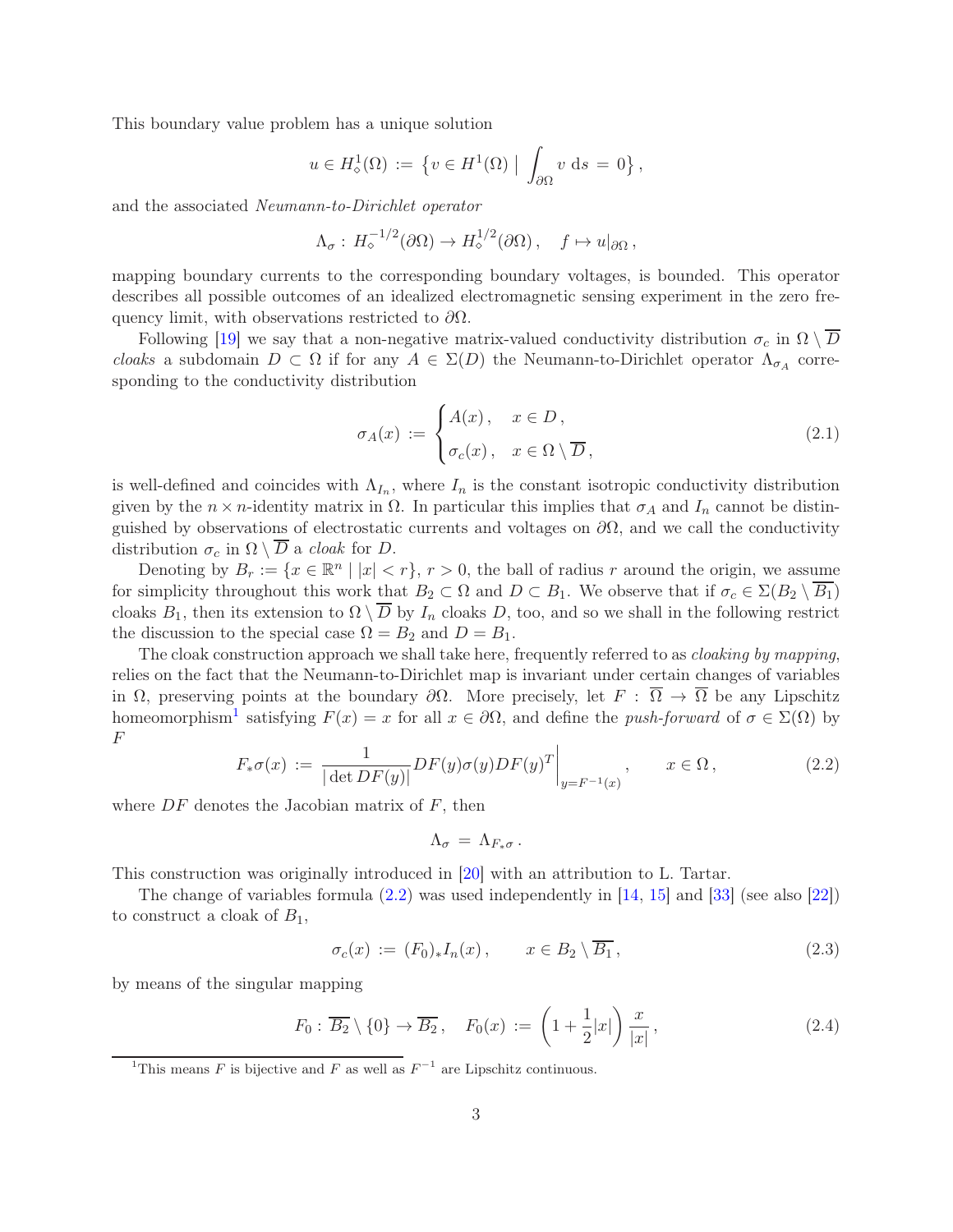

<span id="page-3-0"></span>Figure 1: Change of variables  $F_{\rho}$  expanding a small ball  $B_{\rho}$  to the unit ball  $B_1$ .

which "blows up" {0} to  $\overline{B_1}$ , maps  $\overline{B_2} \setminus \{0\}$  onto  $\overline{B_2} \setminus \overline{B_1}$ , and satisfies  $F_0(x) = x$  for all  $x \in \partial B_2$ . Given an arbitrary  $A \in \Sigma(B_1)$ , the push-forward  $(F_0^{-1})_* \sigma_A$  of  $\sigma_A$  from  $(2.1)$  coincides with  $I_n$  away from the origin. Since, roughly speaking, the difference in the conductivity at a single point should not affect the electrostatic potential, one expects that  $\Lambda_{\sigma_A} = \Lambda_{(F_0^{-1})_*\sigma_A} = \Lambda_{I_n}$ . Indeed it has been shown in [\[14,](#page-17-0) [19\]](#page-17-6) that  $\Lambda_{\sigma_A}$ , with  $\sigma_c$  from [\(2.3\)](#page-2-3), is well-defined and cloaks  $B_1$ . However due to the singular behavior of  $F_0$  at the origin this cloak is highly anisotropic and degenerate near  $\partial B_1$ , which in practice would require the design of materials with singular dielectric properties.

To avoid singular material behavior, several regular approximations of the perfect cloak from  $(2.3)$  – so-called *approximate* or *near cloaks* – have been discussed in recent years. For instance, such approximations have been obtained in [\[9,](#page-17-17) [10,](#page-17-18) [13,](#page-17-19) [21,](#page-17-20) [35\]](#page-18-8) by restricting the perfect cloak from [\(2.3\)](#page-2-3) to an annulus  $B_2 \setminus \overline{B_{1+\rho}}$ ,  $0 < \rho < 1$ , thereby truncating the singularity at  $\partial B_1$ . In the limit as  $\rho \to 0$  these approximate cloaks converge to the perfect cloak from [\(2.3\)](#page-2-3).

On the other hand, the piecewise smooth mapping

<span id="page-3-3"></span>
$$
F_{\rho}: \overline{B_2} \to \overline{B_2}, \quad F_{\rho}(x) := \begin{cases} \frac{x}{\rho}, & x \in B_{\rho}, \\ \left(\frac{2(1-\rho)}{2-\rho} + \frac{|x|}{2-\rho}\right) \frac{x}{|x|}, & x \in \overline{B_2} \setminus B_{\rho}, \end{cases}
$$
(2.5)

 $0 < \rho < 1$ , which constitutes a regularized version of the mapping in [\(2.4\)](#page-2-4), and that expands  $B_{\rho}$  to  $B_1$  $B_1$ , maps  $\overline{B_2} \setminus B_0$  onto  $\overline{B_2} \setminus B_1$ , and satisfies  $F_\rho(x) = x$  for all  $x \in \partial B_2$  (see Figure 1 for a sketch), has been used in [\[19\]](#page-17-6) to construct a regular approximate cloak

<span id="page-3-2"></span>
$$
\sigma_{c,\rho}(x) := (F_{\rho})_* I_n(x), \qquad x \in B_2 \setminus \overline{B_1}.
$$
\n(2.6)

Given  $A \in \Sigma(B_1)$  and defining

<span id="page-3-1"></span>
$$
\sigma_{A,\rho}(x) := \begin{cases} A(x), & x \in B_1, \\ \sigma_{c,\rho}(x), & x \in B_2 \setminus \overline{B_1}, \end{cases}
$$
\n(2.7)

similar to [\(2.1\)](#page-2-2), it follows immediately that  $(F_{\rho}^{-1})_{*}\sigma_{A,\rho}$  coincides with  $I_n$  in  $B_2 \setminus \overline{B_{\rho}}$ . To estimate the degree of invisibility of this approximate cloak it therefore suffices to estimate the effect on the Neumann-to-Dirichlet map (on  $\partial B_2$ ) of a small inhomogeneity  $B_\rho$ ,  $0 < \rho < 1$ , filled with an arbitrary conductivity distribution  $a \in \Sigma(B_\rho)$ . Writing  $\sigma_{a,\rho}(x) := I_n + \chi_{B_\rho}(x) (a(x) - I_n)$ ,  $x \in B_2$ , where  $\chi_{B_\rho}$  denotes the characteristic function for  $B_\rho$ , it has been shown in [\[29,](#page-18-9) Cor. 1] that there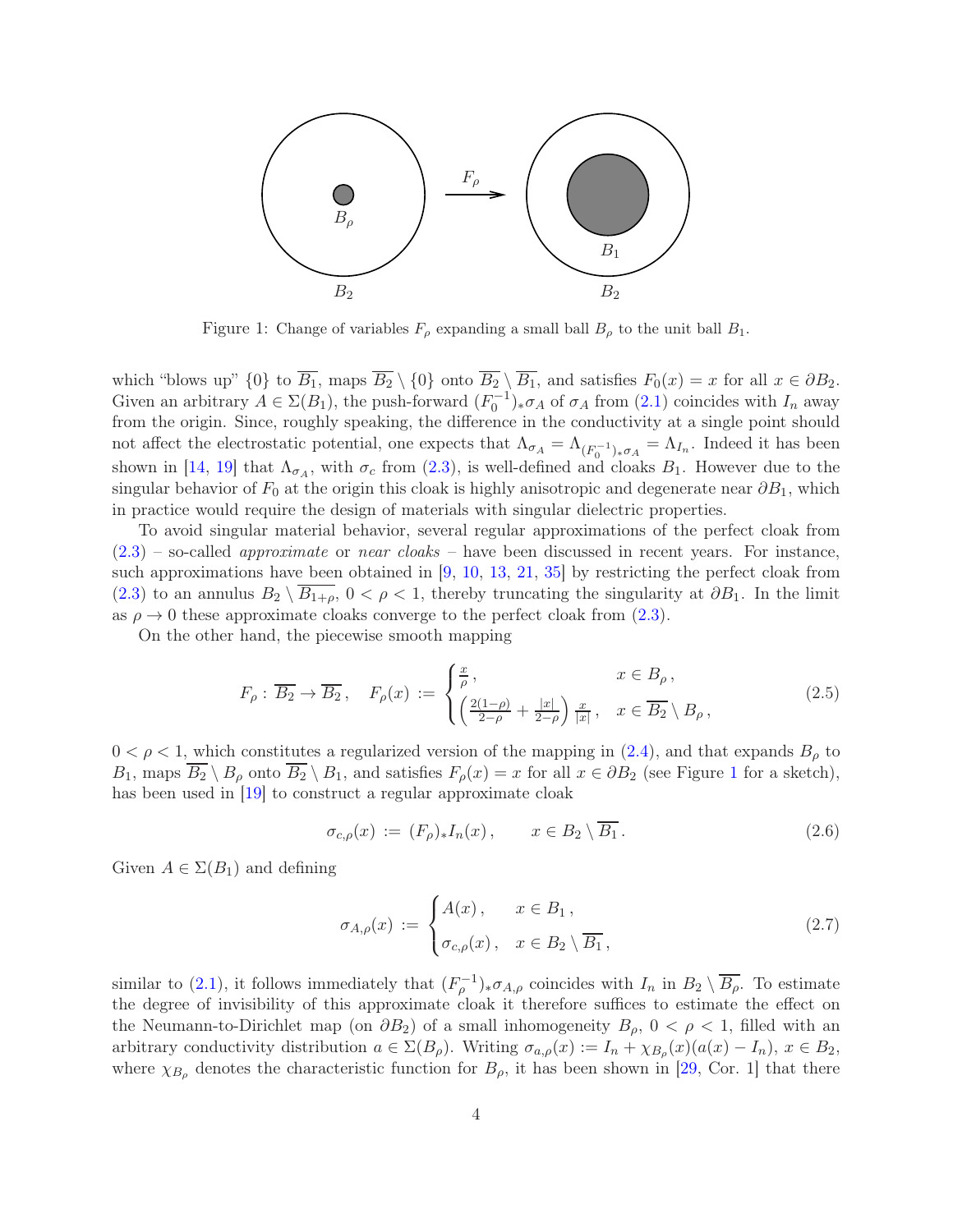exists  $\rho_0 > 0$  and a constant  $C > 0$  independent of a such that  $\|\Lambda_{\sigma_{a,\rho}} - \Lambda_{I_n}\| \leq C\rho^n$  for all  $0 < \rho < \rho_0$ , where  $\|\cdot\|$  denotes the operator norm on the space  $\mathcal{L}(H_{\circ}^{-1/2}(\partial B_2), H_{\circ}^{1/2}(\partial B_2))$  of bounded linear operators from  $H_{\circ}^{-1/2}(\partial B_2)$  to  $H_{\circ}^{1/2}(\partial B_2)$ . This immediately yields the following invisibility estimate originally established in [\[19,](#page-17-6) Thm. 1].

<span id="page-4-3"></span>**Proposition 2.1.** Given  $A \in \Sigma(B_1)$  let  $\Lambda_{\sigma_{A,o}}$  be the Neumann-to-Dirichlet map corresponding to the conductivity distribution  $\sigma_{A,\rho}$  from [\(2.7\)](#page-3-1) with the regular near cloak  $\sigma_{c,\rho}$  from [\(2.6\)](#page-3-2). Then there exists  $\rho_0 > 0$  and a constant  $C > 0$  independent of A such that

<span id="page-4-0"></span>
$$
\|\Lambda_{\sigma_{A,\rho}} - \Lambda_{I_n}\| \le C\rho^n \quad \text{for all } 0 < \rho < \rho_0,
$$
\n(2.8)

where  $\|\cdot\|$  denotes the operator norm on  $\mathcal{L}(H_o^{-1/2}(\partial B_2), H_o^{1/2}(\partial B_2))$ , and  $\Lambda_{I_n}$  denotes the Neumannto-Dirichlet map corresponding to the constant conductivity distribution  $I_n$ .

Remark 2.1. As has recently been pointed out in [\[17\]](#page-17-21), the approximate cloak obtained by truncating the singularity in [\[9,](#page-17-17) [10,](#page-17-18) [13,](#page-17-19) [21,](#page-17-20) [35\]](#page-18-8) can be rewritten as a near cloak obtained by expanding a small ball using a Lipschitz change of variables similar to  $(2.5)-(2.7)$  $(2.5)-(2.7)$ . This can then be used to establish invisibility estimates similar to  $(2.8)$  for this class of cloaks, using the technique described above.  $\diamond$ 

Observing that  $I_n - xx^T/|x|^2$  and  $xx^T/|x|^2$  are the orthogonal projections onto the tangent space of the sphere  $S^{n-1}$  at  $x/|x| \in S^{n-1}$  and its orthogonal complement, respectively, a short calculation shows that the approximate cloak from  $(2.6)$  is given by

<span id="page-4-1"></span>
$$
\sigma_{c,\rho}(x) = \left(2 - \rho - \frac{2 - 2\rho}{|x|}\right)^{n-2} \left(\alpha_{F_{\rho}}(|x|) \frac{x x^T}{|x|^2} + \frac{1}{\alpha_{F_{\rho}}(|x|)} \left(I_n - \frac{x x^T}{|x|^2}\right)\right), \qquad x \in B_2 \setminus \overline{B_1}, \tag{2.9}
$$

where

<span id="page-4-4"></span>
$$
\alpha_{F_{\rho}}(r) := 1 - \frac{2 - 2\rho}{(2 - \rho)r}, \qquad 1 < r < 2. \tag{2.10}
$$

Thus,  $\sigma_{c,\rho}(x)$  has eigenvalues

<span id="page-4-2"></span>
$$
\lambda_r^{F_\rho}(x) = \left(2 - \rho - \frac{2 - 2\rho}{|x|}\right)^{n-2} \alpha_{F_\rho}(|x|) \quad \text{and} \quad \lambda_t^{F_\rho}(x) = \left(2 - \rho - \frac{2 - 2\rho}{|x|}\right)^{n-2} \frac{1}{\alpha_{F_\rho}(|x|)},\tag{2.11}
$$

where  $\lambda_r^{F_\rho}(x)$  is of multiplicity 1 and corresponds to the eigenvector  $x/|x|$  in the radial direction, while  $\lambda_t^{F_{\rho}}$  $t^{\rho}$ (*x*) is of multiplicity  $n-1$  and corresponds to the eigenspace spanned by the columns of  $I_n - xx^T/|x|^2$ , tangential to  $S^{n-1}$ . These eigenvalues carry all information about the material properties that have to be implemented in practice, when actually building the near cloak device characterized by  $\sigma_{c,\rho}$ . Following [\[16\]](#page-17-10), we next introduce some degeneracy measures for these material properties.

**Definition 2.2.** Let  $\sigma \in \Sigma(B_2 \setminus \overline{B_1})$  represent a conductivity distribution in  $B_2 \setminus \overline{B_1}$ . Writing

$$
\lambda_{\min}(x) := \min\{\lambda(x) \mid \lambda(x) \text{ eigenvalue of } \sigma(x)\}, \qquad x \in B_2 \setminus \overline{B_1},
$$

and

$$
\lambda_{\max}(x) := \max\{\lambda(x) \mid \lambda(x) \text{ eigenvalue of } \sigma(x)\}, \qquad x \in B_2 \setminus \overline{B_1},
$$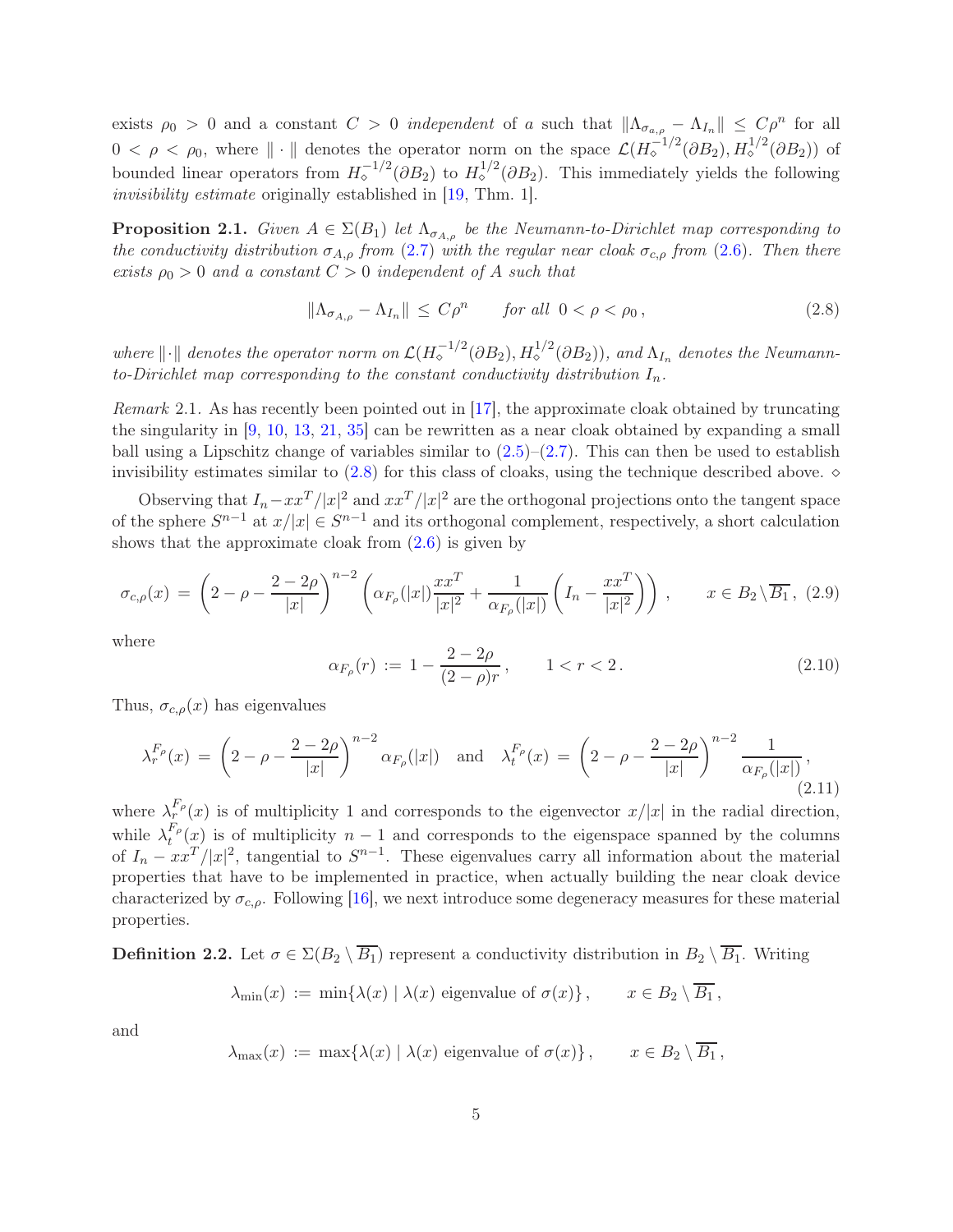the *maximal anisotropy* of  $\sigma$  is defined by

<span id="page-5-1"></span>
$$
\chi_{\max} := \underset{x \in B_2 \setminus \overline{B_1}}{\text{ess sup}} \frac{\lambda_{\max}(x)}{\lambda_{\min}(x)},\tag{2.12}
$$

and the *mean anisotropy* of  $\sigma$  is defined by

<span id="page-5-2"></span>
$$
\chi_{\text{mean}} := \frac{1}{|B_2 \setminus \overline{B_1}|} \int_{B_2 \setminus \overline{B_1}} \frac{\lambda_{\max}(x)}{\lambda_{\min}(x)} dx, \qquad (2.13)
$$

where  $|B_2 \setminus \overline{B_1}|$  denotes the volume of  $B_2 \setminus \overline{B_1}$ . Furthermore the minimal and maximal directional conductivity are defined by

$$
\Lambda_{\min} := \operatorname*{ess\,inf}_{x \in B_2 \setminus \overline{B_1}} \lambda_{\min}(x) \quad \text{and} \quad \Lambda_{\max} := \operatorname*{ess\,sup}_{x \in B_2 \setminus \overline{B_1}} \lambda_{\max}(x) .
$$

The regular near cloak  $\sigma_{c,\rho}$  from  $(2.6)$  satisfies

$$
\chi_{\text{max}} = \frac{(2-\rho)^2}{\rho^2}, \qquad \chi_{\text{mean}} = \frac{n}{2^n - 1} \left( \frac{2}{\rho} - (n+1) \log(\rho) \right) + O(1), \tag{2.14a}
$$

and

<span id="page-5-0"></span>
$$
\Lambda_{\min} = \frac{\rho^{n-1}}{2-\rho}, \qquad \Lambda_{\max} = \begin{cases} (2-\rho)/\rho, & n = 2, \\ 2-\rho, & n \ge 3. \end{cases}
$$
 (2.14b)

In this work we discuss some simple modifications of  $(2.5)-(2.7)$  $(2.5)-(2.7)$  that yield significantly enhanced invisibility estimates when compared to [\(2.8\)](#page-4-0) without worsening the maximal anisotropy and the minimal and maximal directional conductivity too much, or even improving some of these measures, when compared to [\(2.14\)](#page-5-0). Of course replacing  $\rho$  by  $\rho^L$ ,  $L \geq 1$ , or even by  $e^{-1/\rho}$  in [\(2.5\)](#page-3-3)–[\(2.7\)](#page-3-1) would immediately give a better invisibility estimate of order  $\rho^{nL}$  or  $e^{-n/\rho}$ . However, in this case  $\chi_{\text{max}}$ ,  $\chi$ <sub>mean</sub>,  $\Lambda$ <sub>min</sub> and  $\Lambda$ <sub>max</sub> would worsen tremendously.

In [\[2\]](#page-16-1) (see also [\[1,](#page-16-0) [3,](#page-16-2) [4\]](#page-16-3)) enhanced approximate cloaks have been constructed by adding a finite number of suitably selected isotropic layers of constant conductivity to the near cloak from  $(2.5)$ –  $(2.7)$ , leading to an invisibility estimate similar to  $(2.8)$  but of order  $\rho^{2L+2}$ , where  $L \ge 1$  denotes the number of additional layers. In order to determine the conductivities of these layers, a system of algebraic equations has to be solved, and although numerical evidence suggests that it should be possible to achieve arbitrary powers of  $\rho$  by adding sufficiently many layers (see [\[2,](#page-16-1) [16\]](#page-17-10)), the solvability of the corresponding systems of algebraic equations has so far only been established for  $1 \leq L \leq 4$ . In [\[2\]](#page-16-1) it has been assumed that either the conductivity distribution inside the cloaked region  $B_1$  is constant and known, or that the boundary  $\partial B_1$  carries a perfectly conducting or perfectly insulating boundary condition. In [\[16\]](#page-17-10) this enhanced near cloaking scheme has been extended to obtain approximate cloaks for arbitrary, unknown spatially varying conductivity distributions inside  $B_1$ , and a detailed analysis of the enhanced approximate cloaks has been provided. It has also been pointed out that the layer construction neither significantly worsens the maximal anisotropy nor the maximal directional conductivity of the enhanced approximate cloak when compared to the approximate cloak from [\(2.6\)](#page-3-2). However the minimal directional conductivity of the enhanced approximate cloak is much smaller than the one from [\(2.14\)](#page-5-0).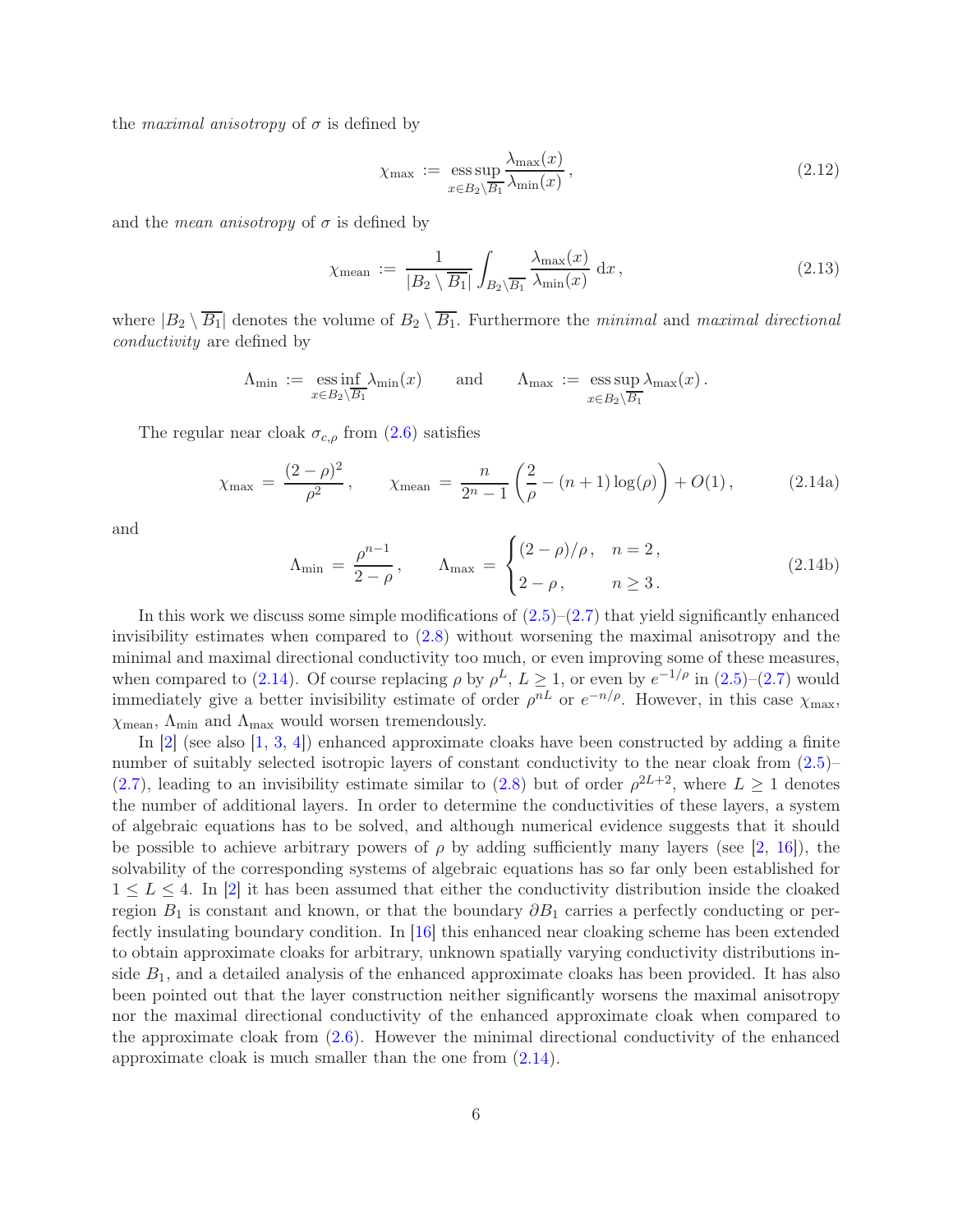## <span id="page-6-0"></span>3 Approximate cloaking by optimal radial coordinate stretching

In this section we discuss a new family of approximate cloaks that are obtained by a regular change of variables in the radial direction, such that these cloaks satify a given invisibility estimate, but at the same time are optimal, in the sense that they have either smallest possible maximal anisotropy or smallest possible mean anisotropy.

Let  $0 < \varepsilon < 1$  and consider a  $C^1$  diffeomorphism  $\psi_{\varepsilon} : [1,2] \to [\varepsilon,2]$  satisfying  $\psi_{\varepsilon}(1) = \varepsilon$ ,  $\psi_{\varepsilon}(2) = 2$ , and  $\psi_{\varepsilon}'(r) > 0$  for all  $r \in (1, 2)$ . We define the mapping

<span id="page-6-2"></span>
$$
H_{\varepsilon}: \overline{B_2} \to \overline{B_2}, \qquad H_{\varepsilon}(x) := \begin{cases} \frac{x}{\varepsilon}, & x \in B_{\varepsilon}, \\ \psi_{\varepsilon}^{-1}(|x|) \frac{x}{|x|}, & x \in \overline{B_2} \setminus B_{\varepsilon}. \end{cases}
$$
(3.1)

This is a Lipschitz homeomorphism that expands  $B_{\varepsilon}$  to  $B_1$ , maps  $\overline{B_2} \setminus B_{\varepsilon}$  onto  $\overline{B_2} \setminus B_1$ , and satisfies  $H_{\varepsilon}(x) = x$  for all  $x \in \partial B_2$ . A short calculation shows, that the push-forward by  $H_{\varepsilon}$  of the constant conductivity distribution  $I_n$  in  $B_2 \setminus \overline{B_\varepsilon}$ , is given by

<span id="page-6-3"></span>
$$
(H_{\varepsilon})_* I_n(x) = \left(\frac{\psi_{\varepsilon}(|x|)}{|x|}\right)^{n-2} \left(\alpha_{H_{\varepsilon}}(|x|) \frac{x x^T}{|x|^2} + \frac{1}{\alpha_{H_{\varepsilon}}(|x|)} \left(I_n - \frac{x x^T}{|x|^2}\right)\right), \qquad x \in B_2 \setminus \overline{B_1}, \quad (3.2)
$$

where

<span id="page-6-5"></span>
$$
\alpha_{H_{\varepsilon}}(r) := \frac{\psi_{\varepsilon}(r)}{r\psi_{\varepsilon}'(r)}, \qquad 1 < r < 2.2 \tag{3.3}
$$

Accordingly,  $(H_{\varepsilon})_*I_n(x), x \in B_2 \setminus \overline{B_1}$ , has eigenvalues

<span id="page-6-4"></span>
$$
\lambda_r(x) = \left(\frac{\psi_{\varepsilon}(|x|)}{|x|}\right)^{n-2} \alpha_{H_{\varepsilon}}(|x|) \quad \text{and} \quad \lambda_t(x) = \left(\frac{\psi_{\varepsilon}(|x|)}{|x|}\right)^{n-2} \frac{1}{\alpha_{H_{\varepsilon}}(|x|)}, \quad (3.4)
$$

the latter with multiplicity  $n-1$ . We notice that

$$
\frac{\partial}{\partial r}\left(\frac{\psi_{\varepsilon}(r)}{r}\right) = \frac{r\psi_{\varepsilon}'(r) - \psi_{\varepsilon}(r)}{r^2} = \left(\frac{1}{\alpha_{H_{\varepsilon}}(r)} - 1\right)\frac{\psi_{\varepsilon}(r)}{r^2}, \qquad 1 < r < 2,
$$

and so,  $\psi_{\varepsilon}(r)/r$  is monotonically increasing in r if  $0 < \alpha_{H_{\varepsilon}}(r) < 1$ .

Remark 3.1. The transformation  $F_{\rho}$  from [\(2.5\)](#page-3-3) can also be written in the form [\(3.1\)](#page-6-2) choosing  $\varepsilon = \rho$ and

<span id="page-6-8"></span>
$$
\psi_{\varepsilon}(r) = \psi_{\rho}(r) := (2 - \rho)r - 2(1 - \rho), \qquad 1 \le r \le 2. \tag{3.5}
$$

In this sense [\(2.9\)](#page-4-1)–[\(2.11\)](#page-4-2) is a special case of [\(3.2\)](#page-6-3)–[\(3.4\)](#page-6-4). ⋄

If we define

<span id="page-6-7"></span>
$$
\sigma_{c,\varepsilon}(x) := (H_{\varepsilon})_* I_n(x), \qquad x \in B_2 \setminus \overline{B_1}, \tag{3.6}
$$

and

<span id="page-6-6"></span>
$$
\sigma_{A,\varepsilon}(x) := \begin{cases} A(x), & x \in B_1, \\ \sigma_{c,\varepsilon}(x), & x \in B_2 \setminus \overline{B_1}, \end{cases}
$$
\n(3.7)

for an arbitrary  $A \in \Sigma(B_1)$ , then we find that  $(H_{\varepsilon}^{-1})_* \sigma_{A,\varepsilon}$  coincides with  $I_n$  in  $B_2 \setminus \overline{B_{\varepsilon}}$ . Thus, using [\[29,](#page-18-9) Cor. 1] as before, we obtain the following analogue of Proposition [2.1.](#page-4-3)

<span id="page-6-1"></span><sup>&</sup>lt;sup>2</sup>Note that if we define  $\psi_{\varepsilon}(r) = \varepsilon r$  for  $0 \leq r < 1$ , then the formulas [\(3.2\)](#page-6-3)–[\(3.3\)](#page-6-5) hold in  $B_1$  as well.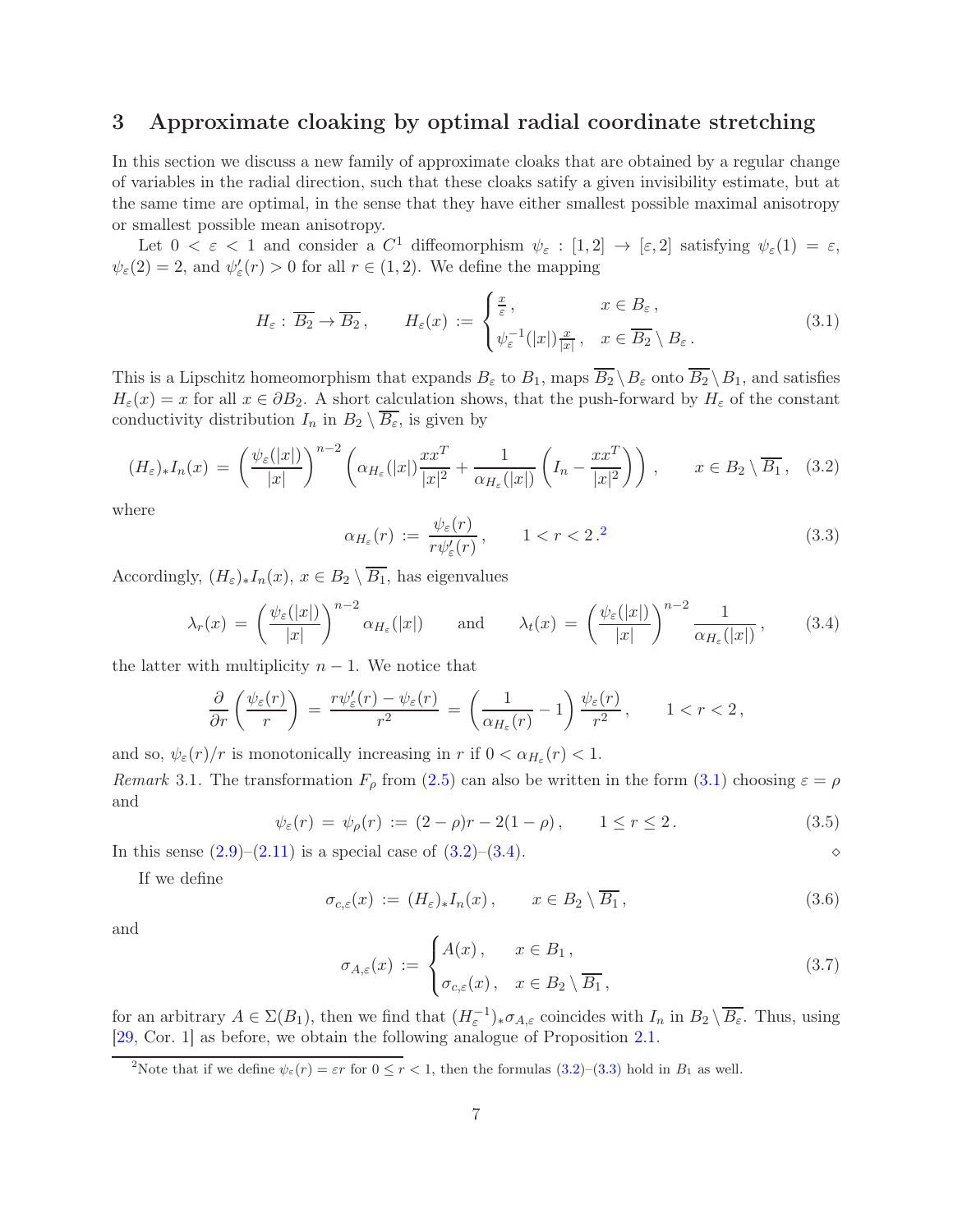<span id="page-7-2"></span>**Proposition 3.1.** Given  $A \in \Sigma(B_1)$  let  $\Lambda_{\sigma_{A,\varepsilon}}$  be the Neumann-to-Dirichlet map corresponding to the conductivity distribution  $\sigma_{A,\varepsilon}$  from [\(3.7\)](#page-6-6) with the regular near cloak  $\sigma_{c,\varepsilon}$  from [\(3.6\)](#page-6-7). There exists  $\varepsilon_0 > 0$  and a constant  $C > 0$  independent of A such that

$$
\|\Lambda_{\sigma_{A,\varepsilon}} - \Lambda_{I_n}\| \le C\varepsilon^n \quad \text{for all } 0 < \varepsilon < \varepsilon_0,
$$

where  $\|\cdot\|$  denotes the operator norm on  $\mathcal{L}(H_o^{-1/2}(\partial B_2), H_o^{1/2}(\partial B_2))$ , and  $\Lambda_{I_n}$  denotes the Neumannto-Dirichlet map corresponding to the constant conductivity distribution  $I_n$ .

#### <span id="page-7-4"></span>3.1 Minimizing the maximal anisotropy  $\chi_{\text{max}}$  of the approximate cloak

A change of variables as in  $(3.1)$  with smallest possible maximal anisotropy  $\chi_{\text{max}}$  from  $(2.12)$  is characterized by a mapping  $\psi_{\varepsilon} : [1, 2] \to [\varepsilon, 2]$  solving the constrained optimization problem

<span id="page-7-0"></span>minimize 
$$
\sup_{r \in (1,2)} \left\{ (\alpha_{H_{\varepsilon}}(r))^2, \frac{1}{(\alpha_{H_{\varepsilon}}(r))^2} \right\}
$$
 subject to  $\psi_{\varepsilon}(1) = \varepsilon$  and  $\psi_{\varepsilon}(2) = 2$  (3.8)

with  $\alpha_{H_{\varepsilon}}$  from [\(3.3\)](#page-6-5). On the other hand a diffeomorphism  $\psi_{\varepsilon} \in C^{1}([1,2])$  solves [\(3.8\)](#page-7-0) if and only if

$$
\psi_{\varepsilon}(r) = \varepsilon e^{\int_1^r (t\alpha_{H_{\varepsilon}}(t))^{-1} \, \mathrm{d}t}, \qquad 1 \le r \le 2,
$$

where  $\alpha_{H_{\varepsilon}}$  solves

minimize 
$$
\sup_{r \in (1,2)} \left\{ \alpha_{H_{\varepsilon}}(r), \frac{1}{\alpha_{H_{\varepsilon}}(r)} \right\}
$$
  
subject to  $\alpha_{H_{\varepsilon}}(r) > 0$  for all  $r \in (1,2)$ , and  $\int_{1}^{2} \frac{1}{r \alpha_{H_{\varepsilon}}(r)} dr = \log \left( \frac{2}{\varepsilon} \right)$ . (3.9)

Given any admissible  $\alpha_{H_{\varepsilon}}$  satisfying the constraint from [\(3.9\)](#page-7-1) and introducing

$$
a_{\min} := \inf_{r \in (1,2)} \alpha_{H_{\varepsilon}}(r) \leq \alpha_{H_{\varepsilon}} \leq \sup_{r \in (1,2)} \alpha_{H_{\varepsilon}}(r) =: a_{\max} \quad \text{in (1,2),}
$$

we find that

$$
\int_1^2 \frac{1}{r a_{\max}} dr \le \int_1^2 \frac{1}{r \alpha_{H_{\varepsilon}}(r)} dr \le \int_1^2 \frac{1}{r a_{\min}} dr.
$$

Thus there exists  $a_* \in [a_{\min}, a_{\max}]$  such that

<span id="page-7-1"></span>
$$
\int_1^2 \frac{1}{a_* r} dr = \log \left(\frac{2}{\varepsilon}\right),
$$

namely

<span id="page-7-3"></span>
$$
a_* = \frac{\log(2)}{\log(2) - \log(\varepsilon)} < 1. \tag{3.10}
$$

Since

$$
\sup_{r \in (1,2)} \left\{ \alpha_{H_{\varepsilon}}(r), \frac{1}{\alpha_{H_{\varepsilon}}(r)} \right\} = \max \left\{ a_{\max}, \frac{1}{a_{\min}} \right\} \ge \max \left\{ a_{*}, \frac{1}{a_{*}} \right\},\,
$$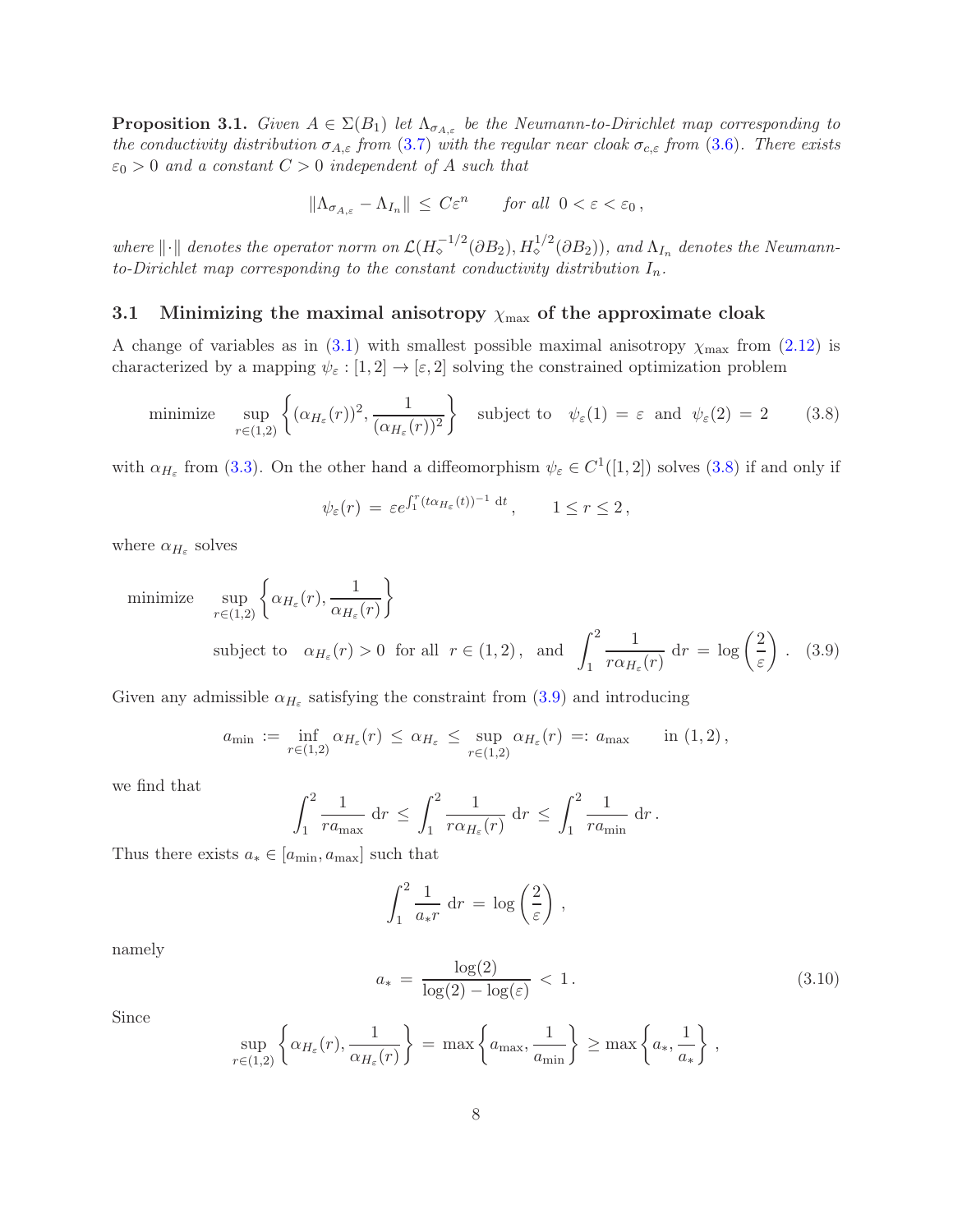where the last inequality is strict unless  $\alpha_{H_{\varepsilon}}$  is constant, we get that the constant function  $a_*$  in  $(1, 2)$  is the unique solution of the constrained optimization problem  $(3.9)$ .

The corresponding optimal radial coordinate transform  $\psi_{\varepsilon}^*,\, 0<\varepsilon<1,$  satisfies

$$
\frac{(\psi_{\varepsilon}^*)'(r)}{\psi_{\varepsilon}^*(r)} = \frac{1}{ra_*}, \quad r \in (1,2), \qquad \psi_{\varepsilon}^*(1) = \varepsilon, \ \psi_{\varepsilon}^*(2) = 2,
$$

and so

<span id="page-8-1"></span>
$$
\psi_{\varepsilon}^*(r) = \varepsilon e^{\frac{1}{a*}\int_1^r \frac{1}{t} dt} = \varepsilon r^{1/a_*} = \varepsilon r^{\frac{\log(2) - \log(\varepsilon)}{\log(2)}}.
$$
\n(3.11)

We therefore also obtain

$$
\chi_{\text{max}} = \chi_{\text{mean}} = \frac{1}{a_*^2} = \left(\frac{\log(2) - \log(\varepsilon)}{\log(2)}\right)^2,
$$

and

$$
\Lambda_{\min} = \varepsilon^{n-2} \frac{\log(2)}{\log(2) - \log(\varepsilon)}, \qquad \Lambda_{\max} = \frac{\log(2) - \log(\varepsilon)}{\log(2)}.
$$

<span id="page-8-0"></span>**Example 3.2.** Let  $\varepsilon = \rho^L$ ,  $L > 0$ . Then  $\log(\varepsilon) = L \log(\rho)$  and accordingly

$$
a_* = \frac{\log(2)}{\log(2) - L \log(\rho)}, \qquad \psi_{\varepsilon}^*(|x|) = \rho^L |x|^{\frac{\log(2) - L \log(\rho)}{\log(2)}},
$$

and

$$
(H_{\varepsilon})_* I_n(x) = \left( \rho^L |x|^{-\frac{L \log(\rho)}{\log(2)}} \right)^{n-2} \left( \frac{\log(2)}{\log(2) - L \log(\rho)} \frac{x x^T}{|x|^2} + \frac{\log(2) - L \log(\rho)}{\log(2)} \left( I_n - \frac{x x^T}{|x|^2} \right) \right)
$$

for all  $x \in B_2 \setminus \overline{B_1}$ . Therefore, for  $0 < \rho < 1$ :

$$
\chi_{\max} = \chi_{\text{mean}} = \left(\frac{\log(2) - L \log(\rho)}{\log(2)}\right)^2
$$

and

$$
\Lambda_{\min} = \rho^{(n-2)L} \frac{\log(2)}{\log(2) - L \log(\rho)}, \qquad \Lambda_{\max} = \frac{\log(2) - L \log(\rho)}{\log(2)}.
$$

In particular, the maximal anisotropy, the mean anisotropy, and the maximal directional conductivity are less extreme, or very comparable to those in [\(2.14\)](#page-5-0), but the invisibility estimate from Proposition [3.1](#page-7-2) is of order  $\rho^{nL}$ .  $nL$ .

**Example 3.3.** Let  $\varepsilon = e^{-1/\rho}$ , which corresponds to setting  $L = -1/(\rho \log(\rho))$  in Example [3.2.](#page-8-0) Then  $\log(\varepsilon) = -1/\rho$  and accordingly

$$
a_* = \frac{\log(2)}{\log(2) + 1/\rho}, \qquad \psi_{\varepsilon}^*(|x|) = e^{-1/\rho} |x|^{\frac{\log(2) + 1/\rho}{\log(2)}},
$$

and

$$
(H_{\varepsilon})_* I_n(x) = \left( e^{-1/\rho} |x|^{\frac{1}{\rho \log(2)}} \right)^{n-2} \left( \frac{\log(2)}{\log(2) + 1/\rho} \frac{x x^T}{|x|^2} + \frac{\log(2) + 1/\rho}{\log(2)} \left( I_n - \frac{x x^T}{|x|^2} \right) \right)
$$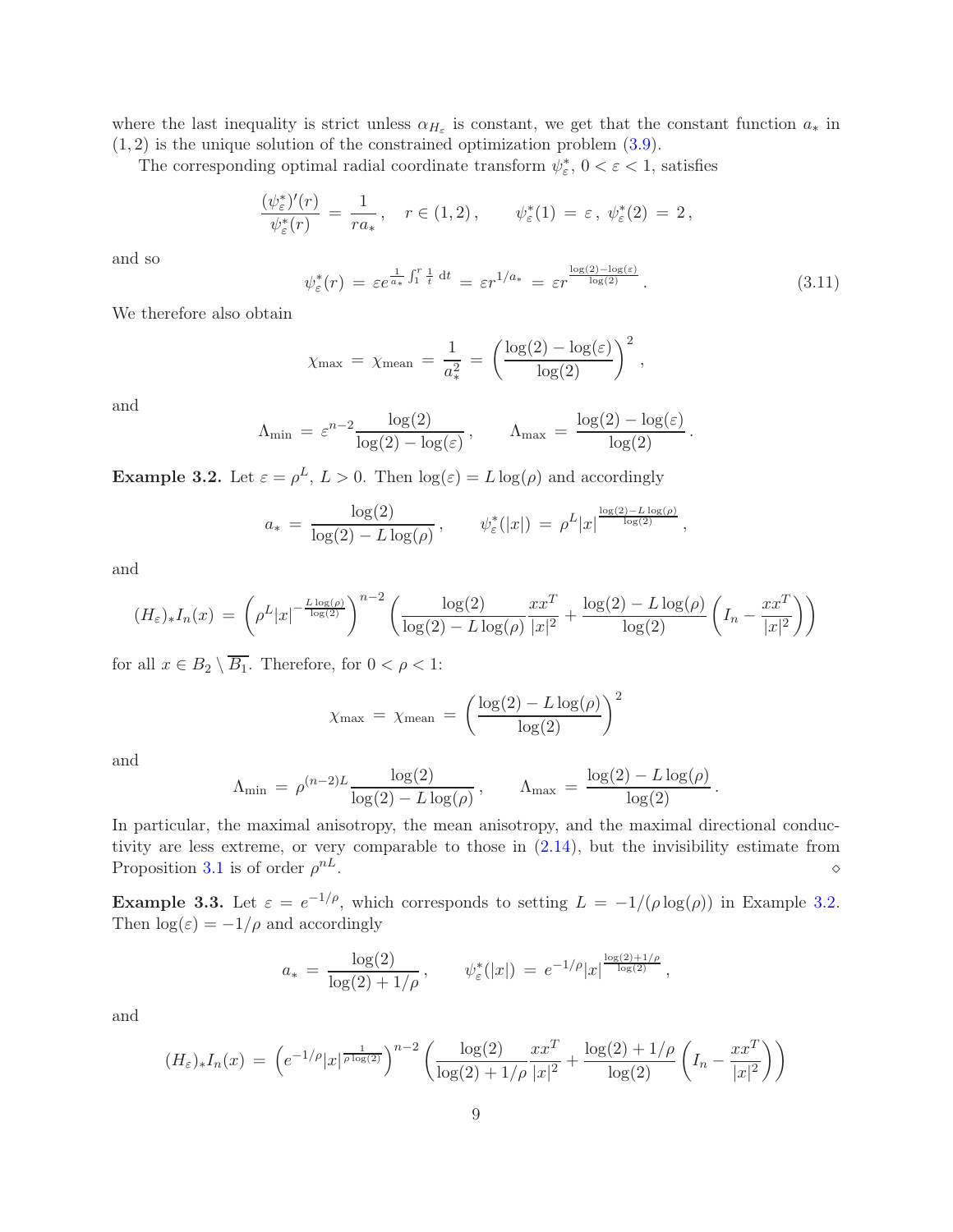for all  $x \in B_2 \setminus \overline{B_1}$ . Therefore, for  $0 < \rho < 1$ :

$$
\chi_{\text{max}} = \chi_{\text{mean}} = \frac{1}{a_*^2} = \left(\frac{\log(2) + 1/\rho}{\log(2)}\right)^2,
$$

and

$$
\Lambda_{\min} = e^{-\frac{n-2}{\rho}} \frac{\log(2)}{\log(2) + 1/\rho}, \qquad \Lambda_{\max} = \frac{\log(2) + 1/\rho}{\log(2)}.
$$

In particular, the maximal anisotropy is comparable to that of [\(2.14\)](#page-5-0). The maximal directional conductivity is comparable to that of [\(2.14\)](#page-5-0), for  $n = 2$ , and only slightly worse for  $n \geq 3$ , but the invisibility estimate from Proposition [3.1](#page-7-2) is order  $e^{-\frac{n}{\rho}}$  $\overline{p}$  !  $\Diamond$ 

### <span id="page-9-3"></span>3.2 Minimizing the mean anisotropy  $\chi_{\text{mean}}$  of the approximate cloak

Instead of minimizing the maximal anisotropy  $\chi_{\text{max}}$  of the approximate cloak we may also minimize its mean anisotropy  $\chi$ <sub>mean</sub> from [\(2.13\)](#page-5-2). This means we are looking for a  $C<sup>1</sup>$  diffeomorphism  $\psi_{\varepsilon} : [1,2] \to [\varepsilon,2]$  that solves the constrained optimization problem

<span id="page-9-2"></span>minimize 
$$
\int_1^2 \max \left\{ (\alpha_{H_\varepsilon}(r))^2, \frac{1}{(\alpha_{H_\varepsilon}(r))^2} \right\} r^{n-1} dr
$$
 subject to  $\psi_\varepsilon(1) = \varepsilon$  and  $\psi_\varepsilon(2) = 2$  (3.12)

with  $\alpha_{H_{\varepsilon}}$  from [\(3.3\)](#page-6-5). In this connection the following simple lemma will prove helpful.

<span id="page-9-4"></span>Lemma 3.4. The optimization problem

<span id="page-9-0"></span>minimize 
$$
\int_1^2 \frac{1}{(\alpha_{H_\varepsilon}(r))^2} r^{n-1} dr
$$
 subject to  $\psi_\varepsilon(1) = \varepsilon$ ,  $\psi_\varepsilon(2) = 2$ , and  $\varepsilon \le \psi_\varepsilon \le 2$ , (3.13)

posed in  $H^1((1,2))$  has the unique minimizer

$$
\psi_{\varepsilon}^*(r) = e^{-\frac{2^n \log(2/\varepsilon)}{r^n (2^n - 1)} + \log(2) + \frac{\log(2/\varepsilon)}{2^n - 1}},
$$

a smooth diffeomorphism from [1, 2] to [ε, 2], with the associated  $\alpha_{H_{\varepsilon}}^*(r) = (2^n - 1)r^n/(n2^n \log(2/\varepsilon)).$ *Proof.* Introducing  $\beta_{\varepsilon} = \log(\psi_{\varepsilon})$  the minimization problem [\(3.13\)](#page-9-0) is equivalent to

<span id="page-9-1"></span>minimize 
$$
\int_1^2 (\beta_{\varepsilon}'(r))^2 r^{n+1} dr
$$
 s.t.  $\beta_{\varepsilon}(1) = \log(\varepsilon), \ \beta_{\varepsilon}(2) = \log(2)$ , and  $\log(\varepsilon) \le \beta_{\varepsilon} \le \log(2)$ ,  $(3.14)$ 

also posed in  $H^1((1,2))$ . If we drop the constraint  $\log(\varepsilon) \leq \beta_{\varepsilon} \leq \log(2)$  from the latter optimization problem then we get a simple variational problem whose unique minimizer  $\beta_{\varepsilon}^* \in H^1((1,2))$  is a weak solution of

$$
(r^{n+1}(\beta_{\varepsilon}^*)'(r))' = 0, \quad r \in (1,2), \qquad \beta_{\varepsilon}^*(1) = \log(\varepsilon), \ \beta_{\varepsilon}^*(2) = \log(2).
$$

A simple calculation gives

$$
\beta_{\varepsilon}^*(r) \, = \, -\frac{2^n \log(2/\varepsilon)}{2^n - 1} r^{-n} + \log(2) + \frac{\log(2/\varepsilon)}{2^n - 1}, \qquad 1 < r < 2 \, .
$$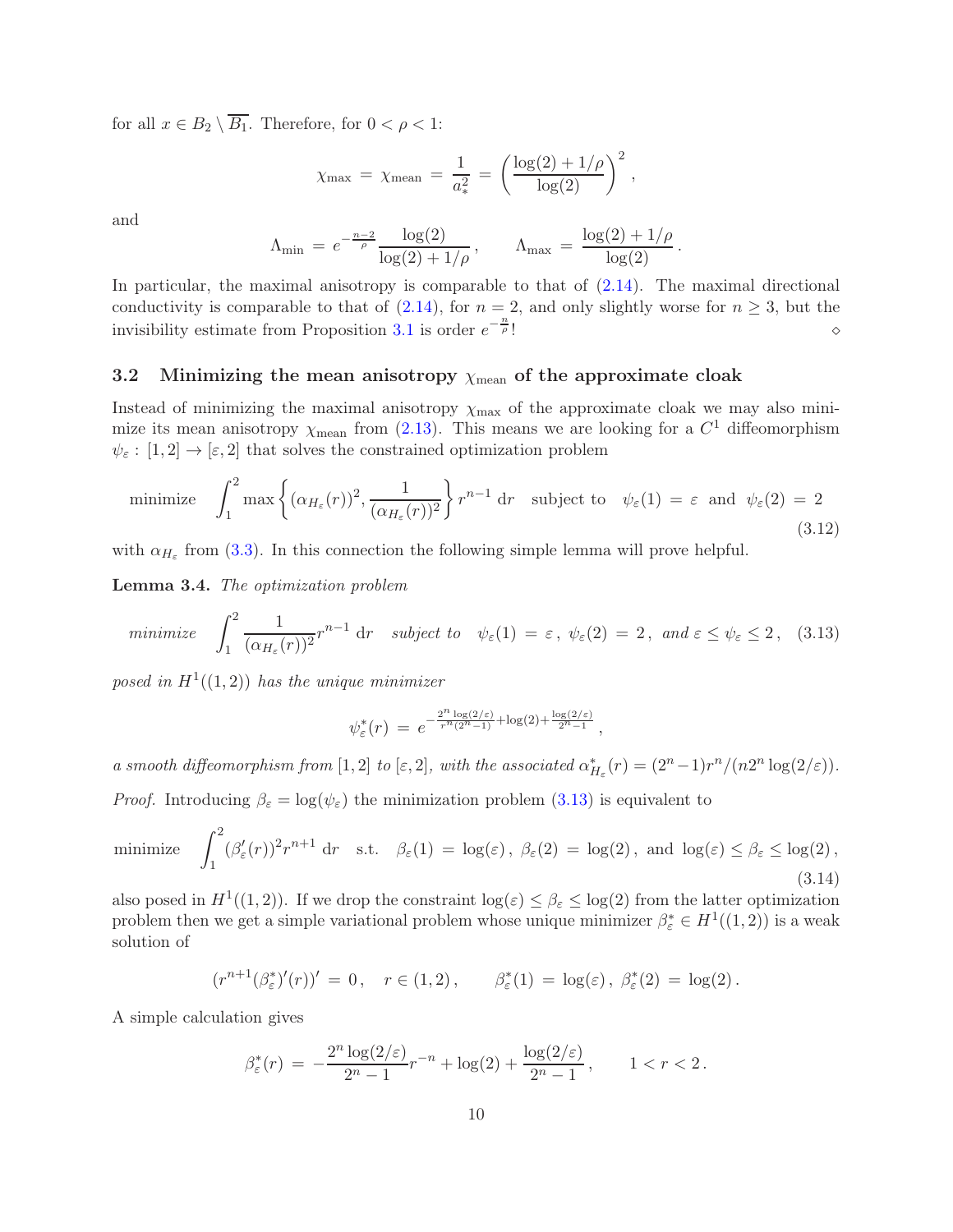Since the coefficient in front of  $r^{-n}$  is negative  $\beta_{\varepsilon}^*$  automatically satisfies  $\log(\varepsilon) \leq \beta_{\varepsilon}^* \leq \log(2)$  and so  $\beta_{\varepsilon}^*$  is indeed the unique solution to the optimization problem [\(3.14\)](#page-9-1). One easily calculates

<span id="page-10-0"></span>
$$
\psi_{\varepsilon}^*(r) = e^{-\frac{2^n \log(2/\varepsilon)}{r^n (2^n - 1)} + \log(2) + \frac{\log(2/\varepsilon)}{2^n - 1}}, \qquad 1 \le r \le 2, \tag{3.15}
$$

and

<span id="page-10-2"></span>
$$
\alpha_{H_{\varepsilon}}^*(r) = \frac{1}{r(\beta_{\varepsilon}^*)'(r)} = \frac{(2^n - 1)r^n}{n2^n \log(2/\varepsilon)}, \qquad 1 < r < 2,\tag{3.16}
$$

.

 $\Box$ 

as desired.

We note that for  $\varepsilon < 2e^{(1-2^n)/n} < 1/2$  we have that  $0 < \alpha_{H_{\varepsilon}}^*(r) < 1$ , and so

$$
\int_1^2 \max \left\{ (\alpha_{H_{\varepsilon}}^*(r))^2, \frac{1}{(\alpha_{H_{\varepsilon}}^*(r))^2} \right\} r^{n-1} dr = \int_1^2 \frac{1}{(\alpha_{H_{\varepsilon}}^*(r))^2} r^{n-1} dr.
$$

Since

$$
\int_1^2 \frac{1}{(\alpha_{H_\varepsilon}^*(r))^2} r^{n-1} \, dr \le \int_1^2 \frac{1}{(\alpha_{H_\varepsilon}(r))^2} r^{n-1} \, dr \le \int_1^2 \max\left\{ (\alpha_{H_\varepsilon}(r))^2, \frac{1}{(\alpha_{H_\varepsilon}(r))^2} \right\} r^{n-1} \, dr,
$$

for any other  $C^1$  diffeomorphism  $\psi_{\varepsilon}$ , it follows immediately that  $\psi_{\varepsilon}^*$  is also the unique minimizer for [\(3.12\)](#page-9-2), provided that  $\varepsilon < 2e^{(1-2^n)/n}$ . We now calculate that for this transformation which minimizes the mean anisotropy

$$
\chi_{\max} = \frac{1}{(\alpha_{H_{\varepsilon}}^*(1))^2} = \left(\frac{n2^n \log(2/\varepsilon)}{2^n - 1}\right)^2, \qquad \chi_{\text{mean}} = \frac{n^2 2^n (\log(2/\varepsilon))^2}{(2^n - 1)^2},
$$

and

$$
\Lambda_{\min} = \varepsilon^{n-2} \frac{2^n - 1}{n 2^n \log(2/\varepsilon)}, \qquad \Lambda_{\max} \le \frac{n 2^n \log(2/\varepsilon)}{2^n - 1}
$$

<span id="page-10-1"></span>**Example 3.5.** Let  $\varepsilon = \rho^L$ ,  $L > 0$ . Then  $\log(\varepsilon) = L \log(\rho)$  and accordingly

$$
\alpha_{H_{\varepsilon}}^{*}(|x|) = \frac{(2^{n}-1)|x|^{n}}{n2^{n}(\log(2)-L\log(\rho))}, \qquad \psi_{\varepsilon}^{*}(|x|) = e^{-\frac{2^{n}(\log(2)-L\log(\rho))}{|x|^{n}(2^{n}-1)} + \log(2) + \frac{\log(2)-L\log(\rho)}{2^{n}-1}},
$$

and

$$
(H_{\varepsilon})_* I_n(x) = \left(\frac{\psi_{\varepsilon}^*(|x|)}{|x|}\right)^{n-2} \left(\frac{(2^n-1)|x|^n}{n2^n(\log(2)-L\log(\rho))}\frac{xx^T}{|x|^2} + \frac{n2^n(\log(2)-L\log(\rho))}{(2^n-1)|x|^n}\left(I_n - \frac{xx^T}{|x|^2}\right)\right)
$$

for all  $x \in B_2 \setminus B_1$ . Furthermore,

$$
\chi_{\max} = \left(\frac{n2^n (L \log(\rho) - \log(2))}{2^n - 1}\right)^2, \qquad \chi_{\text{mean}} = \frac{n^2 2^n (\log(2) - L \log(\rho))^2}{(2^n - 1)^2},
$$

which is better than  $(2.14)$ , and

$$
\Lambda_{\min} \,=\, \rho^{(n-2)L} \frac{2^n-1}{n 2^n (\log(2)-L\log(\rho))} \,, \qquad \Lambda_{\max} \,\leq\, \frac{n 2^n (\log(2)-L\log(\rho))}{2^n-1} \,,
$$

which is also better than [\(2.14\)](#page-5-0) for  $n = 2$ , and not much worse (at least for  $\Lambda_{\text{max}}$ ) for  $n \geq 3$ . But the invisibility estimate from Proposition [3.1](#page-7-2) is of the order  $\rho^{nL}$ .  $nL$ .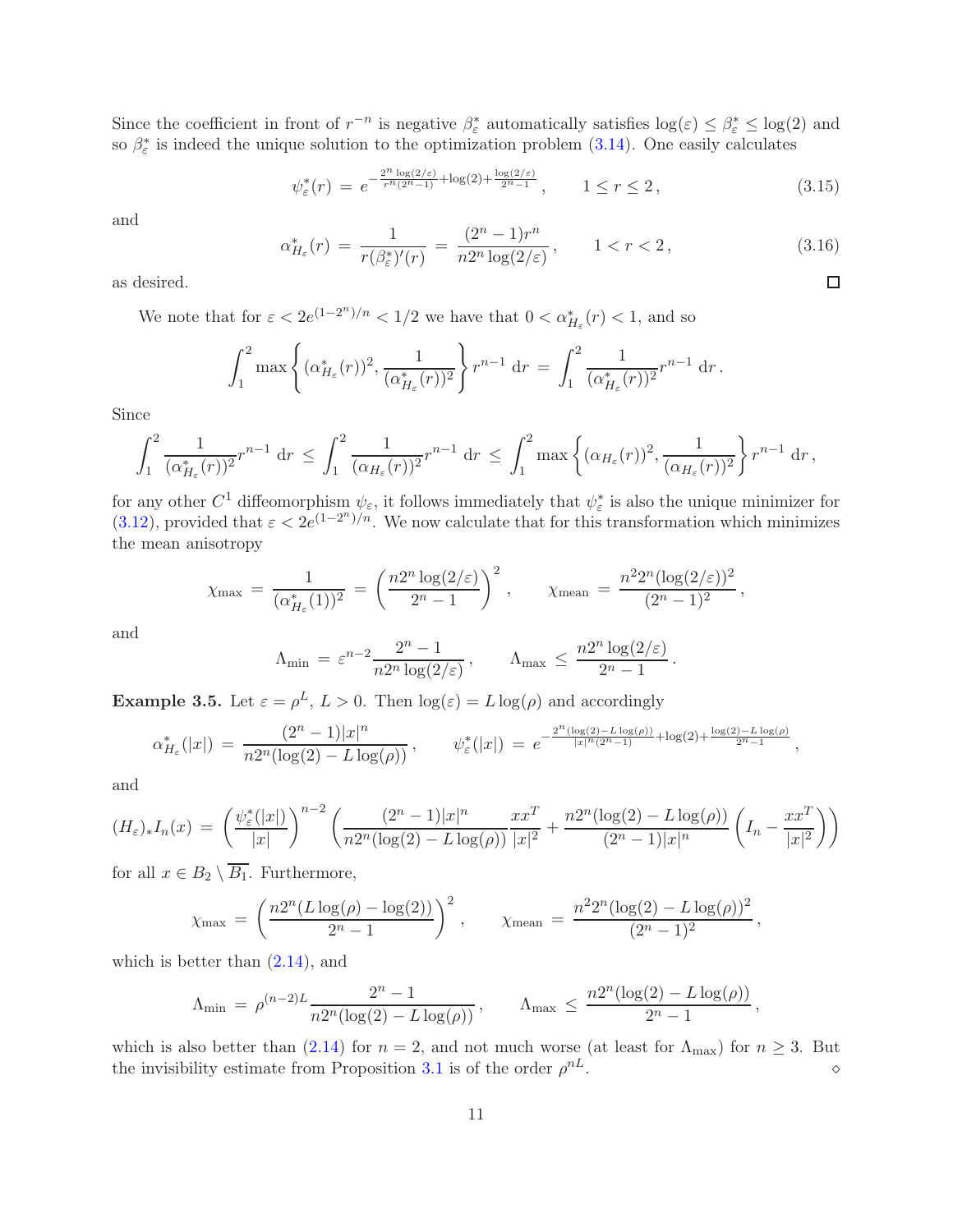

<span id="page-11-0"></span>Figure 2: Left: Traditional affine radial stretching function from [\(3.5\)](#page-6-8) (solid line) and optimal radial stretching functions from [\(3.11\)](#page-8-1) (dashed line) and [\(3.15\)](#page-10-0) (dotted line) for  $\rho = \varepsilon = 0.01$  and  $n = 2$ . Right: Eigenvalues of the corresponding near cloaks.

**Example 3.6.** Let  $\varepsilon = e^{-1/\rho}$ , which corresponds to setting  $L = -1/(\rho \log(\rho))$  in Example [3.5.](#page-10-1) Then  $\log(\varepsilon) = -1/\rho$  and accordingly

$$
\alpha_{H_{\varepsilon}}^*(|x|) = \frac{(2^n - 1)|x|^n}{n2^n(\log(2) + 1/\rho)}, \qquad \psi_{\varepsilon}^*(|x|) = e^{-\frac{2^n(\log(2) + 1/\rho)}{|x|^n(2^n - 1)} + \log(2) + \frac{\log(2) + 1/\rho}{2^n - 1}},
$$

and

$$
(H_{\varepsilon})_* I_n(x) = \left(\frac{\psi_{\varepsilon}^*(|x|)}{|x|}\right)^{n-2} \left(\frac{(2^n-1)|x|^n}{n2^n(\log(2)+1/\rho)}\frac{xx^T}{|x|^2} + \frac{n2^n(\log(2)+1/\rho)}{(2^n-1)|x|^n} \left(I_n - \frac{xx^T}{|x|^2}\right)\right)
$$

for all  $x \in B_2 \setminus \overline{B_1}$ . Therefore,

$$
\chi_{\max} = \left(\frac{n2^n(\log(2) + 1/\rho)}{2^n - 1}\right)^2, \qquad \chi_{\text{mean}} = \frac{n^2 2^n(\log(2) + 1/\rho)^2}{(2^n - 1)^2},
$$

which is comparable to  $(2.14)$  (at least for  $\chi_{\text{max}}$ ), and

$$
\Lambda_{\min} \,=\, e^{-(n-2)/\rho} \frac{2^n-1}{n 2^n (\log(2)+1/\rho)}\,, \qquad \Lambda_{\max} \,\leq\, \frac{n 2^n (\log(2)+1/\rho)}{2^n-1}\,,
$$

which is comparable to [\(2.14\)](#page-5-0) for  $n = 2$ , and only slightly worse (at least for  $\Lambda_{\text{max}}$ ) for  $n \geq 3$ . But the invisibility estimate from Proposition [3.1](#page-7-2) is of the order  $e^{-\frac{n}{\rho}}$  $\overline{p}$  !  $\Diamond$ 

To further illustrate the results of this section we include in Figure [2](#page-11-0) (left) a plot of the traditional affine radial stretching function  $\psi_{\varepsilon}$  from [\(3.5\)](#page-6-8) (solid line) together with plots of the optimal transformations  $\psi_{\varepsilon}^*$  from [\(3.11\)](#page-8-1) (dashed line) and [\(3.15\)](#page-10-0) (dotted line) for  $\rho = \varepsilon = 0.01$  and  $n = 2$ . The eigenvalues  $\alpha_{F_{\rho}}$  and  $1/\alpha_{F_{\rho}}$  of the traditional near cloak from  $(2.10)$  (solid lines), the eigenvalues  $a_*$  and  $1/a_*$  of the near cloak with minimal maximal anisotropy from  $(3.10)$  (dashed lines), as well as the eigenvalues  $\alpha_{H_{\varepsilon}}^*$  and  $1/\alpha_{H_{\varepsilon}}^*$  of the near cloak with minimal mean anisotropy from [\(3.16\)](#page-10-2) (dotted lines) are shown in Figure [2](#page-11-0) (right).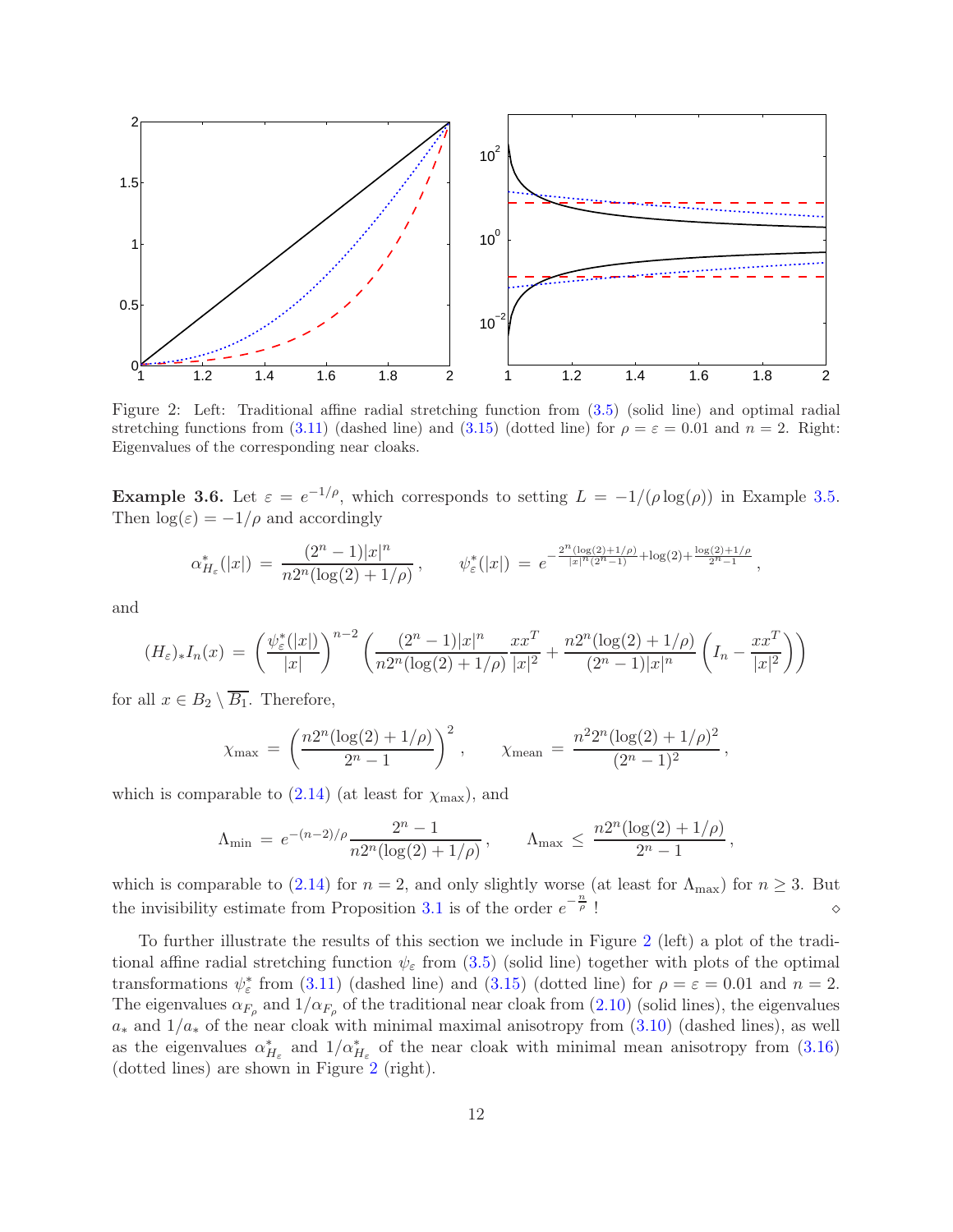Note that the  $\chi_{\text{max}}$ ,  $\chi_{\text{mean}}$ ,  $\Lambda_{\text{min}}$  and  $\Lambda_{\text{max}}$  obtained in Sections [3.1](#page-7-4) and [3.2](#page-9-3) are equivalent (up to constants) as functions of  $\varepsilon$  (or  $\rho$ ), in spite of the fact that the optimality criteria are different. Note that unlike the affine  $\psi_{\varepsilon}$  defined in [\(3.5\)](#page-6-8), the optimal  $\psi_{\varepsilon}^*$  in Sections [3.1](#page-7-4) and [3.2](#page-9-3) do not have regular function limits as  $\varepsilon \to 0$ ; in other words there is no corresponding "limiting perfect cloak". Indeed the optimal  $\psi_{\varepsilon}^*$  from Sections 3.1 and 3.2 converge to 0 for any  $1 \leq r < 2$ . The eigenvalues of the cloak converge to 0 and  $\infty$  (for  $n = 2$ ) and 0 (for  $n \ge 3$ ) everywhere in  $1 \le r < 2$ , whereas the local anisotropy measure  $1/(\alpha_{H_{\varepsilon}}^*)^2$  converges to  $\infty$  everywhere in  $1 \le r \le 2$ .

### <span id="page-12-0"></span>4 Near cloak enhancing layers

Inspired by the layering approach from  $[2, 16]$  $[2, 16]$ , we discuss in this section a simple strategy to improve the near cloak from [\(2.6\)](#page-3-2) by adding a cloak enhancing layer. To this end we compose the regular change of variables  $F_{\rho}$  on  $B_2$ , which is used in the push-forward construction to obtain the near cloak in [\(2.6\)](#page-3-2), with another suitably defined regular change of variables  $G_{\rho,\varepsilon}$  on  $B_2$ , that significantly enhances the cloaking effect of this near cloak.

Let  $0 < \rho < 1$  and  $0 < \varepsilon < \rho/2$ , and consider a Lipschitz homeomorphism  $\phi_{\rho,\varepsilon} : [\rho/2,\rho] \to [\varepsilon,\rho]$ satisfying  $\phi_{\rho,\varepsilon}(\rho/2) = \varepsilon$  and  $\phi_{\rho,\varepsilon}(\rho) = \rho$ . Similar to [\(3.1\)](#page-6-2) we define the mapping

$$
G_{\rho,\varepsilon}: \overline{B_2} \to \overline{B_2}, \qquad G_{\rho,\varepsilon}(x) := \begin{cases} \frac{\rho}{2} \frac{x}{\varepsilon}, & x \in B_{\varepsilon}, \\ \phi_{\rho,\varepsilon}^{-1}(|x|) \frac{x}{|x|}, & x \in B_{\rho} \setminus B_{\varepsilon}, \\ x, & x \in \overline{B_2} \setminus B_{\rho}, \end{cases}
$$

that expands  $B_{\varepsilon}$  to  $B_{\rho/2}$ , maps  $B_2 \setminus B_{\varepsilon}$  onto  $B_2 \setminus B_{\rho/2}$ , and satisfies  $G_{\varepsilon,\rho}(x) = x$  for all  $x \in B_2 \setminus B_{\rho}$ . If we extend  $\phi_{\rho,\varepsilon}$  by  $\phi_{\rho,\varepsilon}(r) = r$ , for  $\rho \le r \le 2$ , then  $G_{\rho,\varepsilon}$  may be written as  $G_{\rho,\varepsilon}(x) = \phi_{\rho,\varepsilon}^{-1}(|x|)x/|x|$ for all  $x \in \overline{B_2} \setminus B_\varepsilon$ . Accordingly, the push-forward by  $G_{\rho,\varepsilon}$  of the constant conductivity distribution  $I_n$  in  $B_2 \setminus \overline{B_\varepsilon}$  is given by

$$
(G_{\rho,\varepsilon})_* I_n(x) = \left(\frac{\phi_{\rho,\varepsilon}(|x|)}{|x|}\right)^{n-2} \left(\alpha_{G_{\rho,\varepsilon}}(|x|) \frac{x x^T}{|x|^2} + \frac{1}{\alpha_{G_{\rho,\varepsilon}}(|x|)} \left(I_n - \frac{x x^T}{|x|^2}\right)\right), \qquad x \in B_2 \setminus \overline{B_{\rho/2}},
$$

where, analogously to  $(3.3)$ ,

<span id="page-12-3"></span>
$$
\alpha_{G_{\rho,\varepsilon}}(r) := \frac{\phi_{\rho,\varepsilon}(r)}{r\phi_{\rho,\varepsilon}'(r)}, \qquad \rho/2 < r < 2. \tag{4.1}
$$

Composing  $G_{\rho,\varepsilon}$  with  $F_{\rho}$  from [\(2.5\)](#page-3-3) yields another regular Lipschitz change of variables

$$
H_{\rho,\varepsilon} := F_{\rho} \circ G_{\rho,\varepsilon}
$$

on  $B_2$  that expands  $B_\varepsilon$  to  $B_{1/2}$ , maps  $B_2 \setminus B_\varepsilon$  onto  $B_2 \setminus B_{1/2}$ , and satisfies  $H_{\rho,\varepsilon}(x) = x$  for all  $x \in \partial B_2$  (see Figure [3](#page-13-0) for a sketch). Defining

<span id="page-12-2"></span>
$$
\sigma_{c,\rho,\varepsilon}(x) := (H_{\rho,\varepsilon})_* I_n(x), \qquad x \in B_2 \setminus \overline{B_{1/2}}, \qquad (4.2)
$$

and correspondingly

<span id="page-12-1"></span>
$$
\sigma_{A,\rho,\varepsilon}(x) = \begin{cases} A(x), & x \in B_{1/2} \,, \\ \sigma_{c,\rho,\varepsilon}(x), & x \in B_2 \setminus \overline{B_{1/2}} \,, \end{cases} \tag{4.3}
$$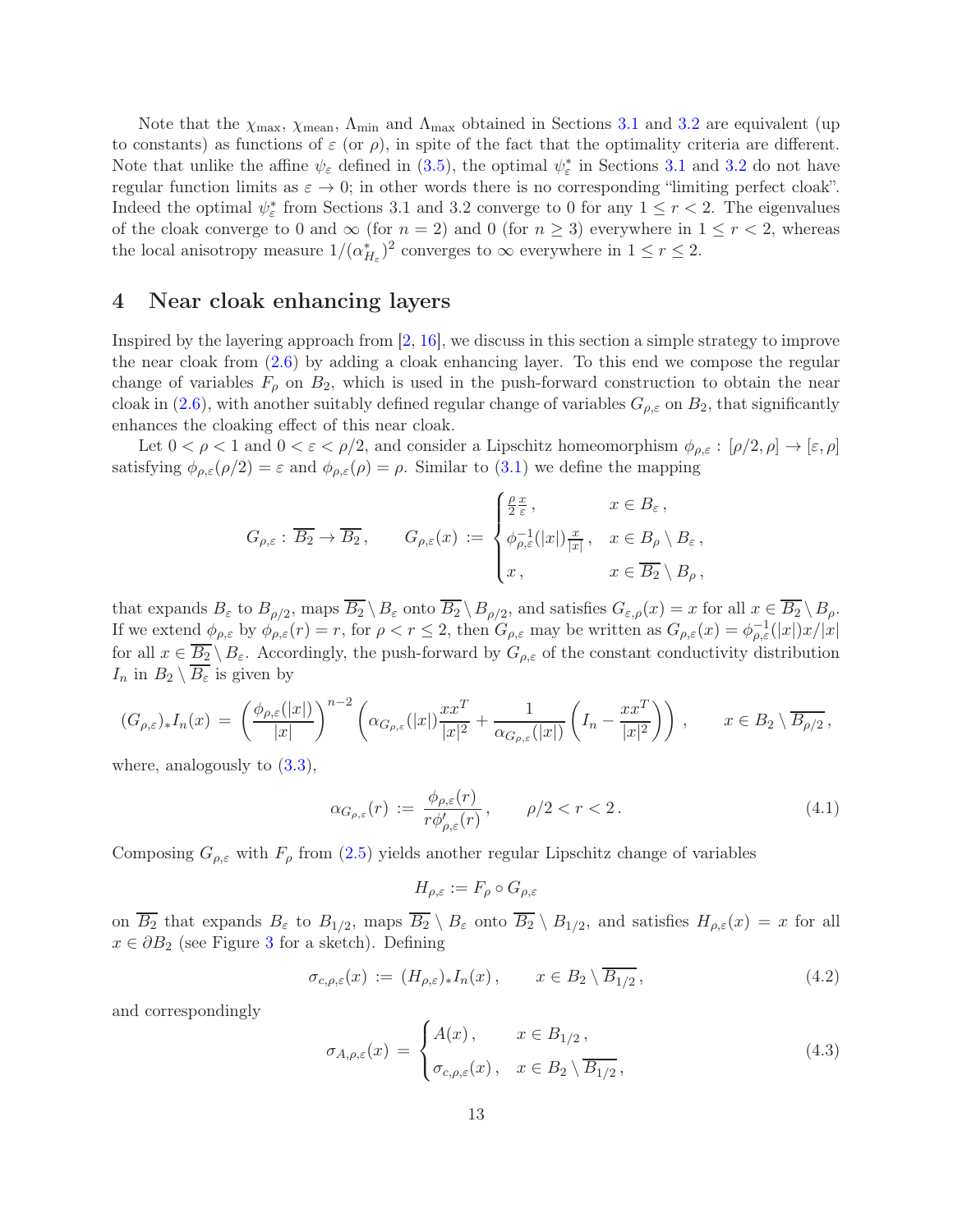

<span id="page-13-0"></span>Figure 3: Change of variables  $H_{\rho,\varepsilon} = F_{\rho} \circ G_{\rho,\varepsilon}$  expanding a very small ball  $B_{\varepsilon}$  to the ball  $B_{1/2}$ .

for an arbitrary  $A \in \Sigma(B_{1/2})$ , we obtain that  $(H_{\rho,\varepsilon}^{-1})_* \sigma_{A,\rho,\varepsilon}$  coincides with  $I_n$  in  $B_2 \setminus \overline{B_\varepsilon}$ , and therefore this near cloak satisfies the same invisibility estimate as in Proposition [3.1.](#page-7-2)

**Proposition 4.1.** Given  $A \in \Sigma(B_{1/2})$  let  $\Lambda_{\sigma_{A,\rho,\varepsilon}}$  be the Neumann-to-Dirichlet map corresponding to the conductivity distribution  $\sigma_{A,\rho,\varepsilon}$  from  $(4.3)$  with the enhanced regular near cloak  $\sigma_{c,\rho,\varepsilon}$  from [\(4.2\)](#page-12-2). Then there exists  $\varepsilon_0 > 0$  and a constant  $C > 0$  independent of A such that

$$
\|\Lambda_{\sigma_{A,\rho,\varepsilon}} - \Lambda_{I_n}\| \le C\varepsilon^n \quad \text{for all } 0 < \varepsilon < \varepsilon_0,
$$

where  $\|\cdot\|$  denotes the operator norm on  $\mathcal{L}(H_o^{-1/2}(\partial B_2), H_o^{1/2}(\partial B_2))$ , and  $\Lambda_{I_n}$  denotes the Neumannto-Dirichlet map corresponding to the constant conductivity distribution  $I_n$ .

The push-forward of the constant conductivity distribution  $I_n$  in  $B_2 \setminus \overline{B_\varepsilon}$  by  $H_{\rho,\varepsilon}$  is given by

$$
(H_{\rho,\varepsilon})_* I_n(x) = (F_{\rho})_* (G_{\varepsilon,\rho})_* I_n(x)
$$
  

$$
= \left(\frac{\phi_{\rho,\varepsilon}(\psi_{\rho}(|x|))}{|x|}\right)^{n-2} \left(\alpha_{F_{\rho}}(|x|) \alpha_{G_{\rho,\varepsilon}}(\psi_{\rho}(|x|)) \frac{x x^T}{|x|^2} + \frac{1}{\alpha_{F_{\rho}}(|x|) \alpha_{G_{\rho,\varepsilon}}(\psi_{\rho}(|x|))} \left(I_n - \frac{x x^T}{|x|^2}\right)\right)
$$
(4.4)

<span id="page-13-1"></span>for  $x \in B_2 \setminus B_{1/2}$ , with  $\psi_\rho$  from [\(3.5\)](#page-6-8) and  $\alpha_{F_\rho}$  from [\(2.10\)](#page-4-4) (extended by  $\psi_\rho(r) = \rho r$  and  $\alpha_{F_\rho}(r) = 1$ for  $1/2 < r < 1$ .

The fact that  $\alpha_{F_{\rho}}(r) = 1$  for all  $1/2 < r < 1$  implies that to control the maximal anisotropy or the mean anisotropy of the enhanced near cloak  $\sigma_{c,\rho,\varepsilon}$  in  $B_1 \setminus B_{1/2}$ , it suffices to control the maximal anisotropy or the mean anisotropy of  $(G_{\rho,\varepsilon})_*I_n$  in  $B_\rho\setminus B_{\rho/2}$ . Furthermore, the fact that  $\alpha_{G_{\rho,\varepsilon}}(r) = 1$  and  $\phi_{\rho,\varepsilon}(r) = r$  for all  $\rho < r < 2$ , implies that  $\sigma_{c,\rho,\varepsilon} = (F_{\rho})_* I_n$  in  $B_2 \setminus \overline{B_1}$  (and thus  $\sigma_{c,\rho,\varepsilon}$  is independent of  $G_{\rho,\varepsilon}$  in  $B_2 \setminus \overline{B_1}$ .

<span id="page-13-2"></span>Example 4.1. Similar to Section [3](#page-6-0) we consider cloak enhancing layers that meet a prescribed cloak enhancement  $(\varepsilon/\rho)^n$  and have at the same time minimal maximal anisotropy  $\chi_{\text{max}}$  or minimal mean anisotropy  $\chi$ <sub>mean</sub>.

To obtain a cloak enhancing layer of minimal maximal anisotropy, we seek a  $C<sup>1</sup>$  diffeomorphism  $\phi_{\rho,\varepsilon} : [\rho/2,\rho] \to [\varepsilon,\rho]$  such that the corresponding  $\alpha_{G_{\rho,\varepsilon}}$  from  $(4.1)$  solves the constrained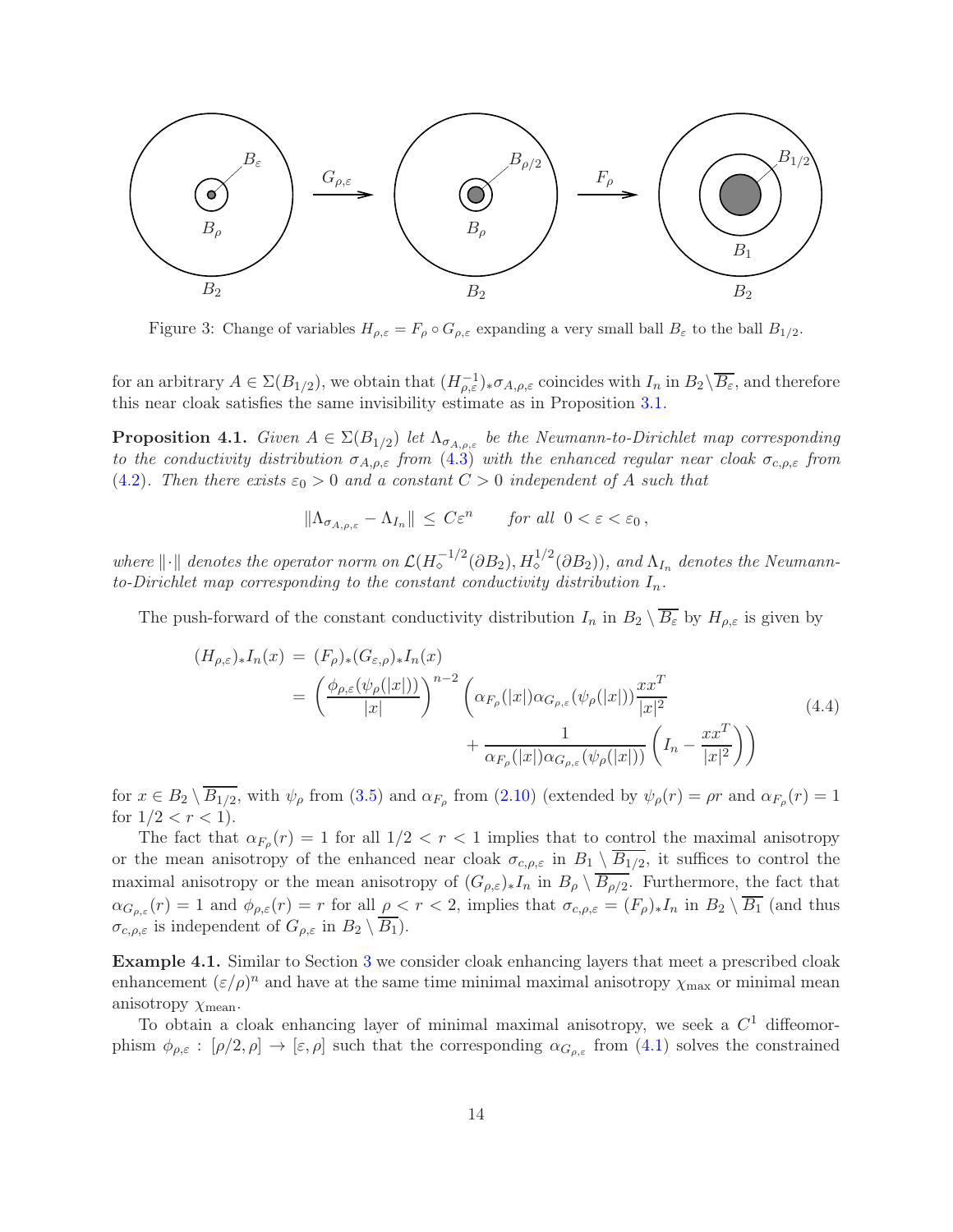optimization problem

minimize 
$$
\sup_{r \in (\rho/2,\rho)} \left\{ \alpha_{G_{\rho,\varepsilon}}(r), \frac{1}{\alpha_{G_{\rho,\varepsilon}}(r)} \right\}
$$
  
subject to  $\alpha_{G_{\rho,\varepsilon}}(r) > 0$  for all  $r \in (\rho/2,\rho)$ , and  $\int_{\rho/2}^{\rho} \frac{1}{r \alpha_{G_{\rho,\varepsilon}}(r)} dr = \log \left( \frac{\rho}{\varepsilon} \right)$  (4.5)

(cf. [\(3.9\)](#page-7-1)). As in Section [3.1](#page-7-4) we find that the solution  $\alpha_{G_{\rho,\varepsilon}}^*$  to [\(4.5\)](#page-14-0) is given by the constant function

<span id="page-14-0"></span>
$$
\alpha_{G_{\rho,\varepsilon}}^*(r) = \frac{\log(2)}{\log(\rho) - \log(\varepsilon)}, \qquad \rho/2 < r < \rho,
$$

and that the corresponding optimal diffeomorphism  $\phi^*_{\rho,\varepsilon}$  satisfies

$$
\phi_{\rho,\varepsilon}^*(r) = \left(\frac{2\varepsilon}{\rho}\right)^{\log(\rho)/\log(2)} r^{\frac{\log(\rho)-\log(\varepsilon)}{\log(2)}}, \qquad \rho/2 \le r \le \rho.
$$

Accordingly, recalling [\(4.4\)](#page-13-1), we obtain that

<span id="page-14-3"></span>
$$
\alpha_{H_{\rho,\varepsilon}}(r) := \alpha_{F_{\rho}}(r)\alpha^*_{G_{\rho,\varepsilon}}(\psi_{\rho}(r)) = \frac{\log(2)}{\log(\rho) - \log(\varepsilon)}, \qquad 1/2 < r < 1.
$$
 (4.6)

On the other hand, minimizing the mean anisotropy of the cloak enhancing layer, for  $\varepsilon$  <  $\rho e^{(1-2^n)/n}$  amounts to constructing a  $C^1$  diffeomorphism  $\phi_{\rho,\varepsilon} : [\rho/2,\rho] \to [\varepsilon,\rho],$  such that the corresponding  $\alpha_{G_{\rho,\varepsilon}}^*$  from [\(4.1\)](#page-12-3) solves the constrained optimization problem

<span id="page-14-1"></span>minimize 
$$
\int_{\rho/2}^{\rho} \frac{1}{(\alpha_{G_{\rho,\varepsilon}}(r))^2} r^{n-1} dr
$$
 subject to  $\phi_{\rho,\varepsilon}(\rho/2) = \varepsilon$  and  $\phi_{\rho,\varepsilon}(\rho) = \rho$  (4.7)

(cf. Lemma [3.4](#page-9-4) and the remarks following). As in Section [3.2](#page-9-3) we find that the solution to [\(4.7\)](#page-14-1) is given by

$$
\alpha_{G_{\rho,\varepsilon}}^*(r)\,=\,\frac{(2^n-1)r^n}{n\rho^n\log(\rho/\varepsilon)}\,,\qquad \rho/2< r<\rho\,,
$$

and that the corresponding optimal diffeomorphism  $\phi_{\rho,\varepsilon}$  satisfies

$$
\phi_{\rho,\varepsilon}^*(r) = e^{-\frac{\rho^n \log(\rho/\varepsilon)}{r^n (2^n-1)} + \log(\rho) + \frac{\log(\rho/\varepsilon)}{2^n-1}}, \qquad \rho/2 \le r \le \rho.
$$

Accordingly, we obtain from [\(4.4\)](#page-13-1) that

<span id="page-14-4"></span>
$$
\alpha_{H_{\rho,\varepsilon}}(r) := \alpha_{F_{\rho}}(r)\alpha^*_{G_{\rho,\varepsilon}}(\psi_{\rho}(r)) = \frac{(2^n - 1)r^n}{n\log(\rho/\varepsilon)}, \qquad 1/2 < r < 1.
$$
\n(4.8)

Note that in both cases  $\phi_{\rho,\varepsilon}^*$ ,  $\alpha_{G_{\rho,\varepsilon}}^*$  as well as  $\alpha_{H_{\rho,\varepsilon}}$  depend non-trivially on the characteristic parameter ρ of the near cloak to be enhanced. ⋄

<span id="page-14-2"></span>Example 4.2. Finally we compare qualitative properties of examples of (continuous) anisotropic cloak enhancing layers as discussed above to the corresponding properties of the two dimensional (piecewise constant) isotropic cloak enhancing layers developed in [\[2,](#page-16-1) [16\]](#page-17-10).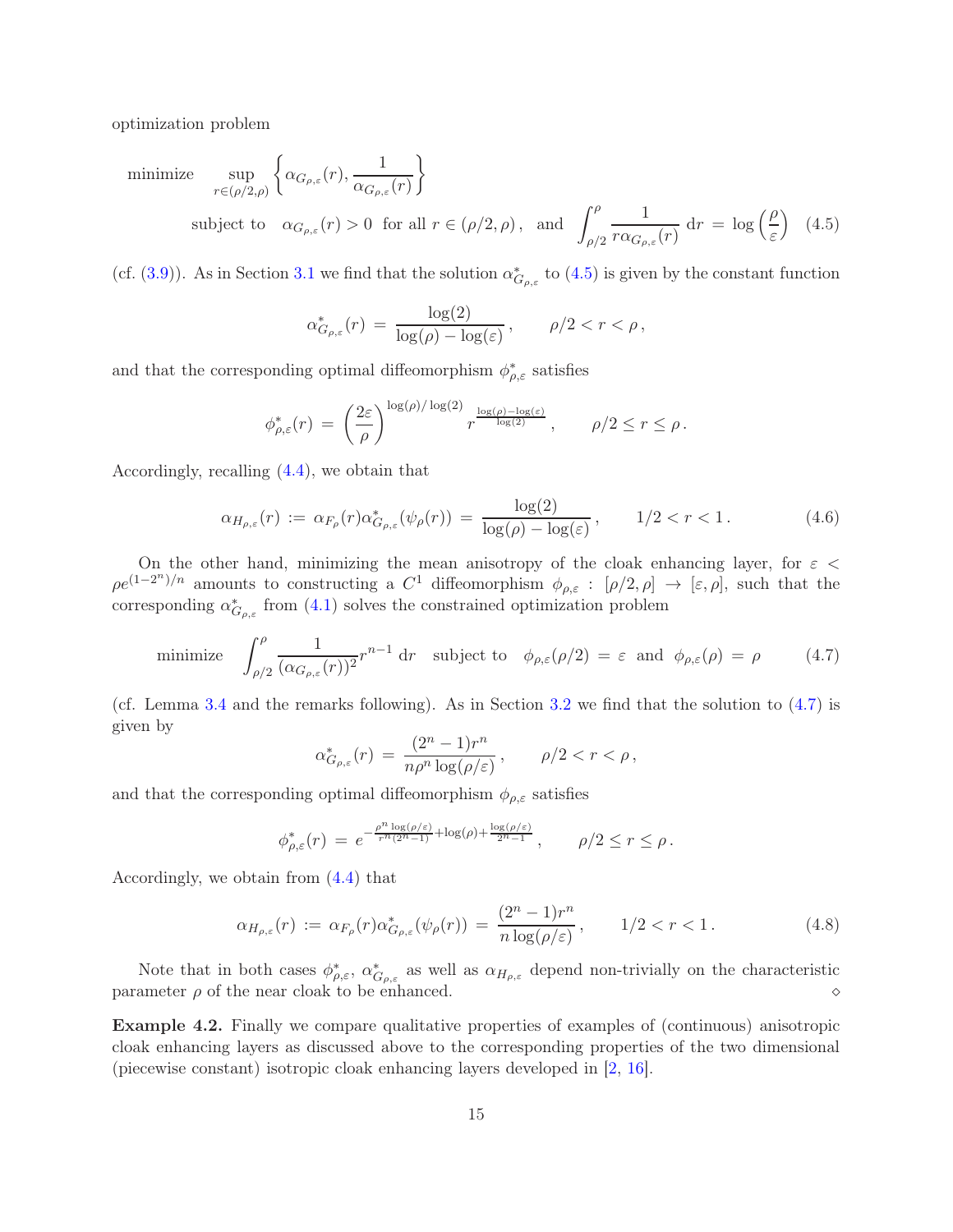

<span id="page-15-0"></span>Figure 4: The conductivities of 8 (left) and 16 (right) isotropic cloak enhancing sublayers from [\[16\]](#page-17-10) in comparison with two anisotropic cloak enhancing layers described in Example [4.2.](#page-14-2)

The solid lines in Figure [4](#page-15-0) are graphs of numerical approximations of the conductivity distributions of two radially symmetric isotropic cloak enhancing layers from [\[16\]](#page-17-10), consisting of 8 and 16 sublayers of constant conductivity in  $B_1 \setminus B_{1/2}$ . As has been shown in [\[16\]](#page-17-10) (subject to the solvability of a finite set of algebraic equations), combining these conductivity distributions with the regular near cloak  $\sigma_{c,\rho}$  (cf. [\(2.6\)](#page-3-2)) in  $B_2 \setminus \overline{B_1}$ , and with an additional layer of very small conductivity in  $B_{1/2} \setminus B_{1/4}$ , we obtain an approximate cloak satisfying a visibility estimate similar to [\(2.8\)](#page-4-0), with a right hand side of order  $\mathcal{O}(\rho^{2L+2})$ . Here L denotes the number of cloak enhancing layers – for more details see the remarks following Theorem 1 of [\[16\]](#page-17-10). To compare qualitatively the shape of these isotropic conductivity distributions with shapes of anisotropic cloak enhancing layers, we also add to Figure [4](#page-15-0) solid dots, indicating the arithmetic and harmonic averages of the constant conductivities of adjacent sublayers of the isotropic conductivity distributions. These averages are well known asymptotically to approximate the eigenvalues of a homogenized anisotropic conductivity distribution with similar dielectric properties as the isotropic conductivity distributions themselves. The fact that the isotropic layers jump between a and  $1/a$  is consistent with the fact that the anisotropic cloak enhancing layers discussed above have eigenvalues  $\alpha_{G_{\rho,\varepsilon}}^*(r)$  and  $1/\alpha_{G_{\rho,\varepsilon}}^*(r)$  (in dimension two).

First we compare these isotropic layers to the optimal cloak enhancing layers from Example [4.1.](#page-13-2) In contrast to the isotropic layers from [\[16\]](#page-17-10), the optimal anisotropic layers from Example [4.1](#page-13-2) depend non-trivially on the parameter  $\rho$  of the near cloak to be enhanced and degenerate as  $\rho$  tends to zero. For fixed  $\rho > 0$  the eigenvalues of the cloak enhancing layer of minimal maximal anisotropy from [\(4.6\)](#page-14-3) are constant with respect to the radial variable, i.e., the corresponding conductivity distributions look qualitatively very different from the isotropic cloak enhancing layers from [\[16\]](#page-17-10), and are thus not shown in Figure [4.](#page-15-0) On the other hand, the eigenvalues of the cloak enhancing layer of minimal mean anisotropy from [\(4.8\)](#page-14-4) are monotonically decreasing and increasing with respect to the radial variable, respectively. The dotted lines in Figure [4,](#page-15-0) corresponding to the functions  $r \mapsto r^2$  and  $r \mapsto 1/r^2$ , visualize the qualitative behavior of these eigenvalues (see [\(4.8\)](#page-14-4)), omitting the dependency on  $\rho$  by neglecting the constant factor in [\(4.8\)](#page-14-4). These plots indicate that the eigenvalues of this optimal cloak enhancing layer change at a slightly slower rate than the corresponding isotropic conductivities from [\[16\]](#page-17-10) would warrant, as the radial variable decreases (i.e., as we approach  $\partial B_{1/2}$ )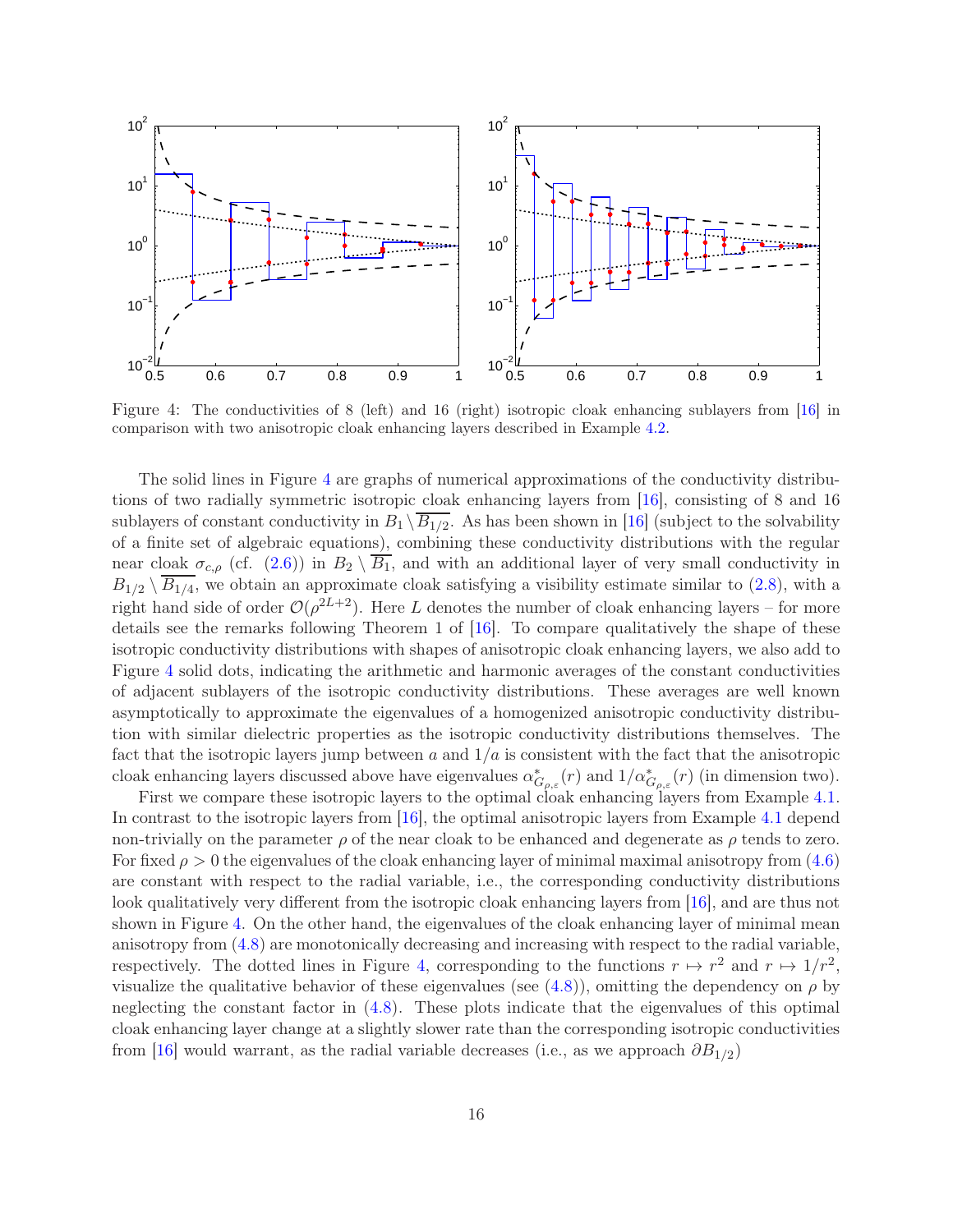One way to obtain anisotropic cloak enhancing layers that do not depend on the parameter  $\rho$ of the cloak to be enhanced is to consider perfect cloak enhancing layers. Such a layer can, e.g., be obtained by means of the radial coordinate transform  $\psi : [1/2, 1] \rightarrow [0, 1], \psi(r) := 2(r - 1/2),$ which satisfies  $\psi(1/2) = 0$  and  $\psi(1) = 1$ . In this fashion we obtain

$$
\sigma_c(x) := \left(\frac{\psi(|x|)}{|x|}\right)^{n-2} \left(\alpha(|x|) \frac{x x^T}{|x|^2} + \frac{1}{\alpha(|x|)} \left(I_n - \frac{x x^T}{|x|^2}\right)\right), \qquad x \in B_1 \setminus \overline{B_{1/2}},
$$

with  $\alpha(r) := 1 - 1/(2r)$ ,  $1/2 < r < 1$ , which is just a rescaled version of the perfect cloak from [\(2.3\)](#page-2-3). The eigenvalues of this anisotropic conductivity distribution, shown in Figure [4](#page-15-0) in dashes, are relatively close to the arithmetic and harmonic averages of the isotropic layers from [\[16\]](#page-17-10), for  $1/2 < |x| < 3/4.$ 

## **Conclusions**

We have considered a slightly generalized version of the cloaking by mapping scheme from [\[19\]](#page-17-6). replacing the traditional affine, radial map by more general radial coordinate transforms. We have studied the optimization problem of choosing those transforms which lead to minimal (maximal or mean) anisotropy for the resulting approximate cloak, given a prescribed upper bound for the visibility. We have demonstrated that the corresponding optimal transformations yield significantly enhanced approximate cloaks, when compared to the traditional approximate cloak from [\[19\]](#page-17-6). These results are relevant in practice, since they characterize the level of anisotropy that is necessary in order to obtain a certain level of invisibility.

## Acknowledgments

This work was initiated during a visit of Roland Griesmaier to Rutgers University. The kind hospitality during this visit is gratefully acknowledged. The research of Michael Vogelius is partially supported by NSF grant DMS-12-11330. The authors would like to thank Holger Heumann for discussions related to the comparisons with the numerical results from [\[16\]](#page-17-10).

## <span id="page-16-0"></span>References

- [1] H. Ammari, J. Garnier, V. Jugnon, H. Kang, H. Lee and M. Lim, Enhancement of near-cloaking. Part III: Numerical simulations, statistical stability, and related questions, pp. 1–24 in: *Multi-scale and* high-contrast PDE: from modelling, to mathematical analysis, to inversion (H. Ammari, Y. Capdeboscq and H. Kang, eds.), Contemp. Math., vol. 577, Amer. Math. Soc., Providence, RI, 2012.
- <span id="page-16-1"></span>[2] H. Ammari, H. Kang, H. Lee and M. Lim, Enhancement of near cloaking using generalized polarization tensors vanishing structures. Part I: The conductivity problem, Comm. Math. Phys., 317 (2013), 253–266.
- <span id="page-16-2"></span>[3] H. Ammari, H. Kang, H. Lee and M. Lim, Enhancement of near-cloaking. Part II: The Helmholtz equation, Comm. Math. Phys., 317 (2013), 485–502.
- <span id="page-16-3"></span>[4] H. Ammari, H. Kang, H. Lee, M. Lim and S. Yu, Enhancement of near cloaking for the full Maxwell equations, SIAM J. Appl. Math., 73 (2013), 2055–2076.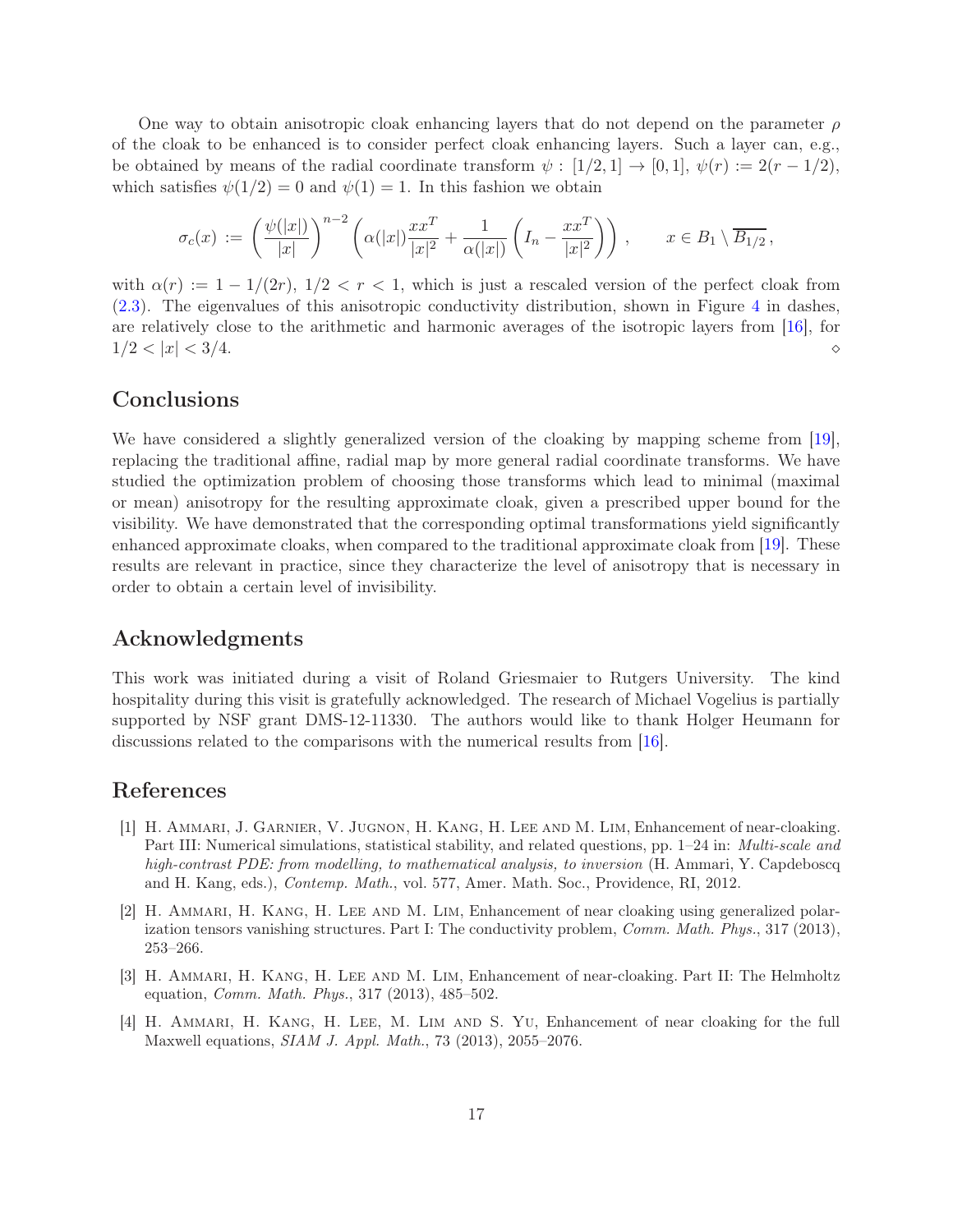- <span id="page-17-13"></span><span id="page-17-3"></span>[5] K. Bryan and T. Leise, Impedance imaging, inverse problems, and Harry Potter's cloak, SIAM Rev., 52 (2010), 359–377.
- [6] W. CAI, U.K. CHETTIAR, A.V. KILDISHEV, V.M. SHALAEV AND G.W. MILTON, Nonmagnetic cloak with minimized scattering, Appl. Phys. Lett., 91 (2007), 111105.
- <span id="page-17-15"></span><span id="page-17-14"></span>[7] H. Chen, J. Ng, S.W.J. Lee, Y. Lai and C.T. Chan, General transformation for the reduced invisibility cloak, Phys. Rev. B, 80 (2009), 085112.
- [8] S.A. CUMMER, Design for simplified materials in transformation electromagnetics, Chapter 4 (pp. 117– 137) in: Transformation Electromagnetics and Metamaterials (D. H. Werner and D.-H. Kwon, eds.), Springer Verlag, London, 2014.
- <span id="page-17-17"></span>[9] A. Greenleaf, Y. Kurylev, M. Lassas and G. Uhlmann, Improvement of cylindrical cloaking with the SHS lining, *Optics Express*,  $15$  (2007),  $12717-12734$ .
- <span id="page-17-18"></span><span id="page-17-4"></span>[10] A. Greenleaf, Y. Kurylev, M. Lassas and G. Uhlmann, Isotropic transformation optics: approximate acoustic and quantum cloaking, New J. Phys., 10 (2008), 115024.
- [11] A. Greenleaf, Y. Kurylev, M. Lassas and G. Uhlmann, Cloaking devices, electromagnetic wormholes, and transformation optics, SIAM Rev., 51 (2009), 3–33.
- <span id="page-17-19"></span><span id="page-17-5"></span>[12] A. Greenleaf, Y. Kurylev, M. Lassas and G. Uhlmann, Invisibility and inverse problems, Bull. Amer. Math. Soc., 46 (2009), 55–97.
- [13] A. Greenleaf, Y. Kurylev, M. Lassas and G. Uhlmann, Approximate quantum and acoustic cloaking, J. Spectr. Theory, 1 (2011), 27–80.
- <span id="page-17-0"></span>[14] A. GREENLEAF, M. LASSAS AND G. UHLMANN, On nonuniqueness for Calderón's inverse problem, Math. Res. Lett., 10 (2003), 685–693.
- <span id="page-17-10"></span><span id="page-17-1"></span>[15] A. Greenleaf, M. Lassas and G. Uhlmann, Anisotropic conductivities that cannot be detected by EIT, Physiological Measurement, 24 (2003), 413–419.
- <span id="page-17-21"></span>[16] H. Heumann and M.S. Vogelius, Analysis of an enhanced approximate cloaking scheme for the conductivity problem, to appear in Asymptotic Analysis.
- [17] I. Kocyigit, H. Liu and H. Sun, Regular scattering patterns from near-cloaking devices and their implications for invisibility cloaking, Inverse Problems, 29 (2013), 045005.
- <span id="page-17-7"></span>[18] R.V. Kohn, D. Onofrei, M.S. Vogelius and M.I. Weinstein, Cloaking via change of variables for the Helmholtz equation, Comm. Pure Appl. Math., 63 (2010), 973–1016.
- <span id="page-17-6"></span>[19] R.V. Kohn, H. Shen, M.S. Vogelius and M.I. Weinstein, Cloaking via change of variables in electric impedance tomography, Inverse Problems, 24 (2008), 015016.
- <span id="page-17-16"></span>[20] R.V. Kohn and M.S. Vogelius, Relaxation of a variational method for impedance computed tomography, Comm. Pure Appl. Math., 40 (1987), 745–777.
- <span id="page-17-20"></span>[21] M. Lassas and T. Zhou, Two dimensional invisibility cloaking for Helmholtz equation and non-local boundary conditions, Math. Res. Lett., 18 (2011), 473–488.
- <span id="page-17-8"></span><span id="page-17-2"></span>[22] U. LEONHARDT, Optical conformal mapping  $Science$ , 312 (2006), 1777–1780.
- <span id="page-17-11"></span>[23] H. Liu, Virtual reshaping and invisibility in obstacle scattering, Inverse Problems, 25 (2009), 045006.
- [24] J. Li, H. Liu AND H. Sun, Enhanced approximate cloaking by SH and FSH lining, *Inverse Problems*, 28 (2012), 075011.
- <span id="page-17-12"></span><span id="page-17-9"></span>[25] H. Liu and H. Sun, Enhanced near-cloak by FSH lining, J. Math. Pures Appl., 99 (2013), 17–42.
- [26] H.-M. Nguyen, Cloaking via change of variables for the Helmholtz equation in the whole space, Comm. Pure Appl. Math., 63 (2010), 1505–1524.